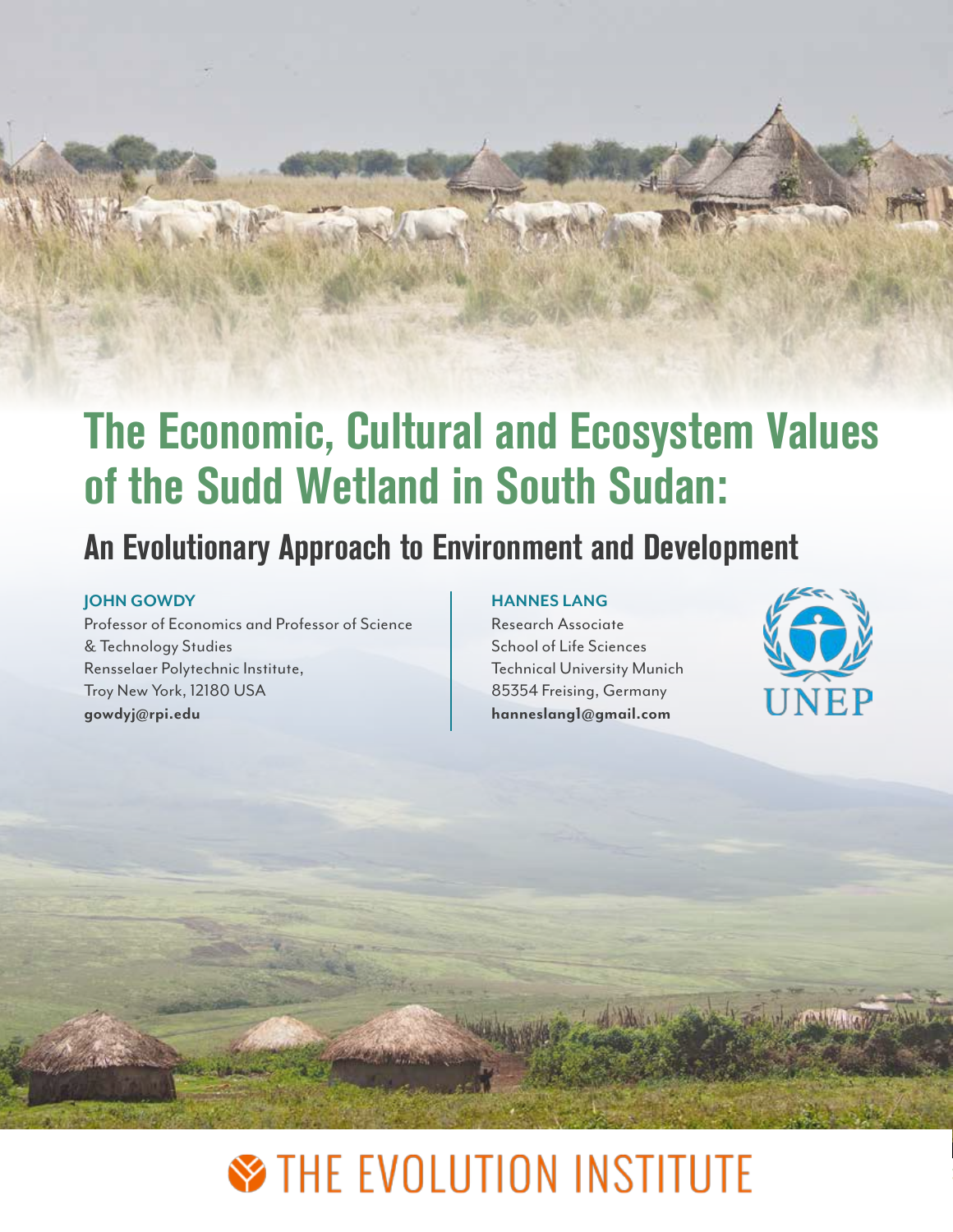### **Contents**

| VI. Maintaining the Ecosystem Services of the Sudd: |  |
|-----------------------------------------------------|--|
|                                                     |  |
|                                                     |  |
|                                                     |  |

### About the Authors



John Gowdy is Professor of Economics and Professor of Science and **Technology** Studies at Rensselaer Polytechnic Institute. He has authored or co-authored 10

books and 190 articles. His research areas include biodiversity valuation, the human economy as an ultrasocial superorganism, and evolutionary models of economic change. He was a Fulbright scholar at the Economic University of Vienna and a Leverhulme Visiting Professor at Leeds University. He received the Herman Daly Award for his contributions to ecological economics. His research includes the effects of climate change on the coastal village of Keti Bunder, Pakistan, and the environmental, social, and economic values of the Sudd Wetland in South Sudan.



Dr. Hannes Lang is a research associate at the chair for **Governance** 

in International Agribusiness at the Technical University of Munich. He is interested in the relationship between economic systems, social institutions and the natural world. His background is in Ecological Economics and Behavioural Economics and in his research he focuses on policies that favour a socially and environmentally sustainable development.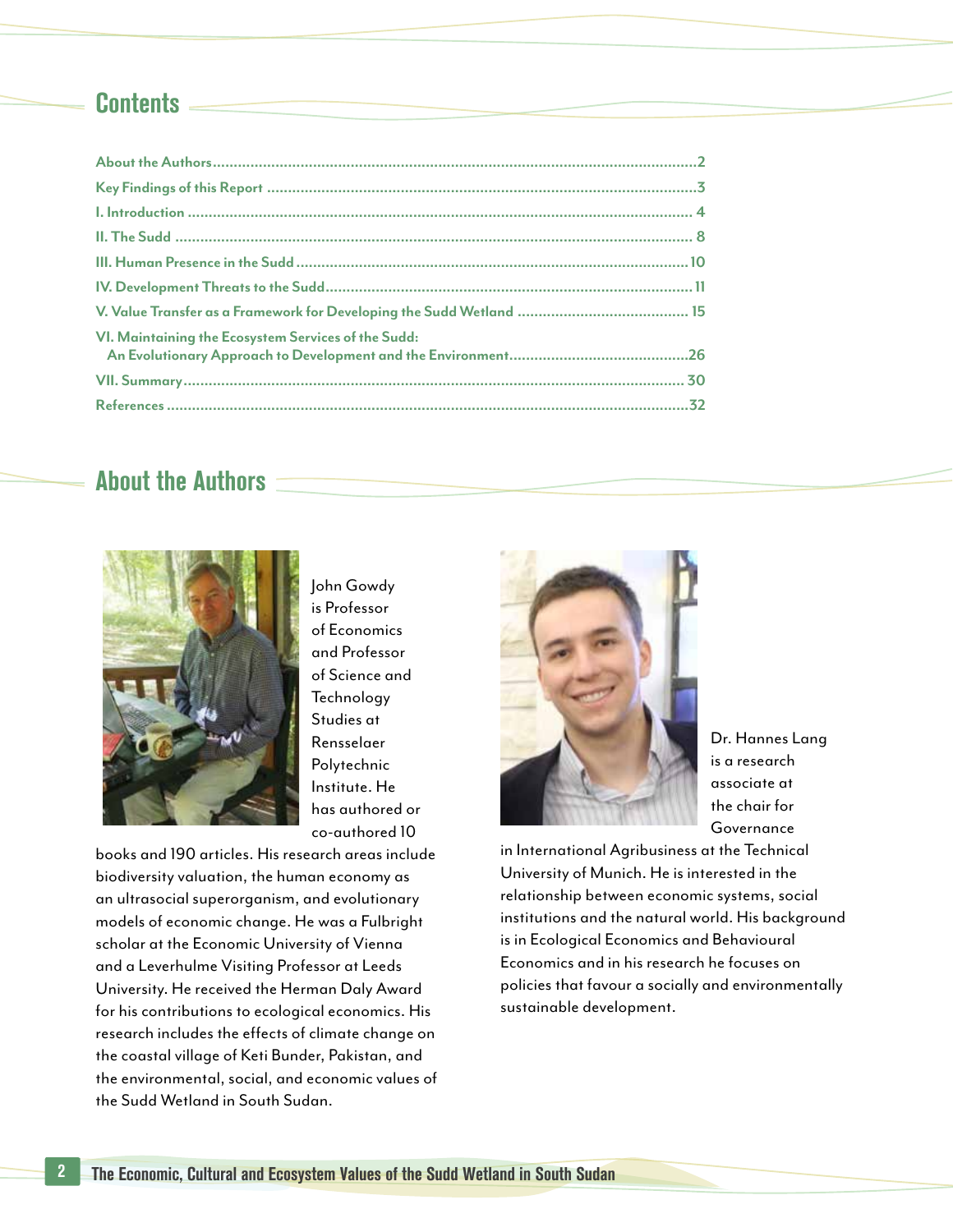"All day long we were bewildered, not only by the multiplicity of channels, but by masses of grass, papyrus, and ambatch, which covered the whole stream like a carpet, and even when they opened gave merely the semblance of being passages. It is quite possible that the diversion of its course to the east, which for sixty miles the Nile here takes, may check the progress of the stream, and be in a measure the cause of such a strange accumulation of water-plants."

—Dr. Georg Schweinfurth 1869, in Africa as Seen by its Explorers

### Key Findings of this Report

- The Sudd wetland is potentially the greatest economic asset in South Sudan. Unlike the country's rapidly depleting petroleum resources, the wetland, if properly managed could provide income, jobs, and irreplaceable ecosystem services indefinitely.
- $\blacksquare$  We estimate the potential economic contributions of the Sudd to be almost 1 billion US\$ per year. The final amount of ecosystem services from the Sudd amounts to 990.94 million US\$ per year using the method of transfer valuation and a meta-study of similar wetland areas.
- This figure, which represents only a fraction of the total value of the Sudd's non-economic values, include its potential as a symbol of national identity, its role in climate change mitigation, regulation of the flow of the White Nile, and supporting South Sudan's unique wildlife and cultures.
- Major threats to the Sudd fall into two broad categories: (1) Major drainage projects like the proposed Jonglei canal and (2) small but cumulatively devastating projects like smallscale canals, unsustainable logging, and illegal poaching of wildlife.
- We introduce the concept of an evolutionary path toward sustainability. We point out the danger of "the tyranny of small decisions" and the advantages of long-range planning and comprehensive public policies.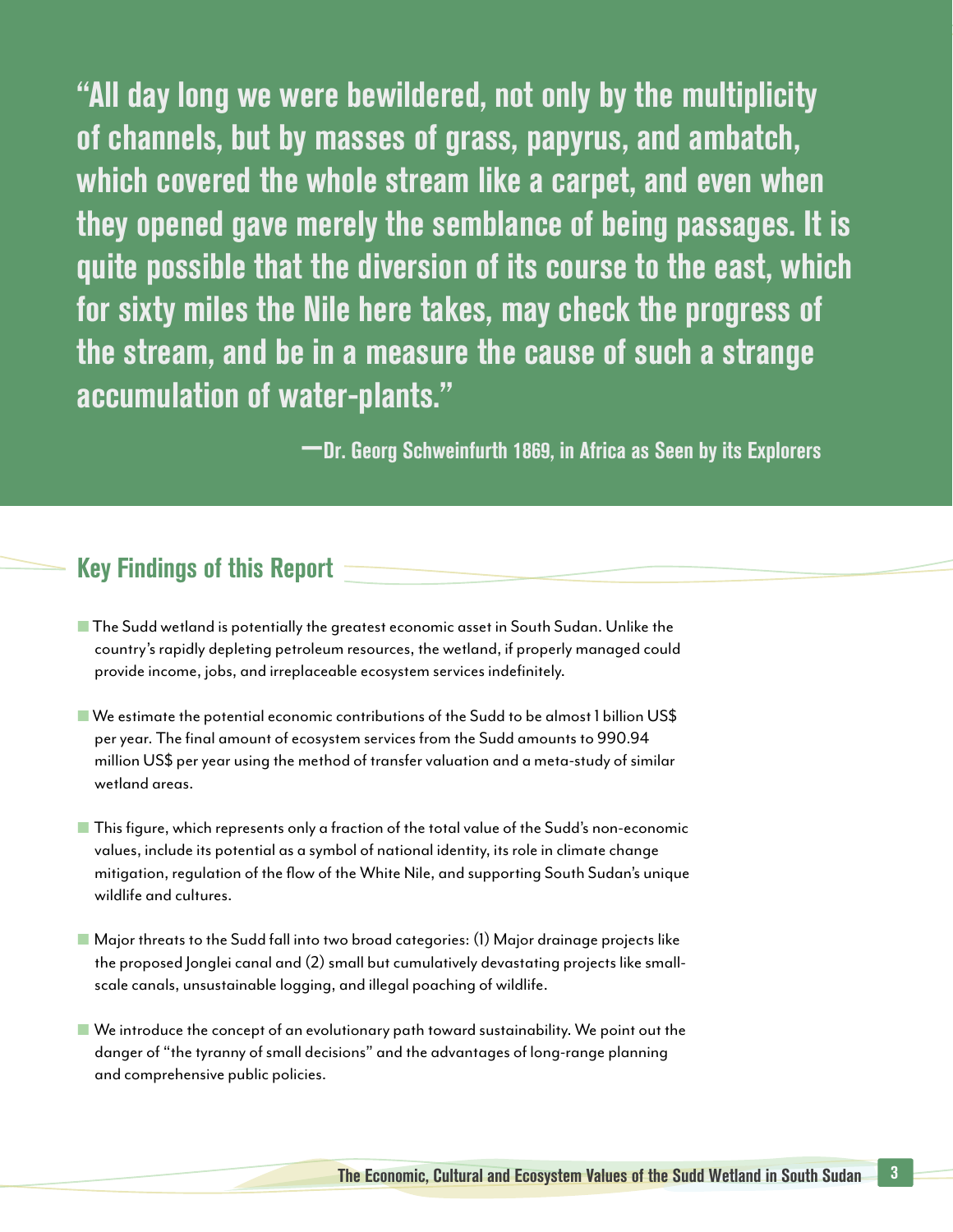### I. Introduction

The Sudd wetland is one of the world's most unique and valuable ecosystems. It can cover as much as 90,000 km<sup>2</sup> in the wet season and is second only to the Patanal in South America in size. The importance of the wetland to the world's cultural and environmental heritage was recognized in 2006 when the Sudd was officially designated a Ramsar site—a wetland area of international importance—by the United Nations. Nevertheless, the Sudd ecosystem and its unique cultures are threatened by a variety of development pressures including a plan to almost completely drain the wetland to divert water for agriculture downstream. The development pressures on the Sudd illustrate how unrestrained economic and political forces can threaten the degradation of a valuable and irreplaceable ecosystem and major disruptions to the cultures that have thrived for centuries. The case of the Sudd also illustrates how a broader and more dynamic concept of "value" than the one usually employed in static cost-benefit analysis can enrich our understanding of the importance of irreplaceable environmental features and unique human cultures, and point the way to more rational, more nuanced, and more proactive environment and development policies.

In this study we consider the value of the Sudd in three broad dimensions—economic, cultural, and ecological (Gowdy 1997). Some components of value can be expressed in monetary units—the potential of Sudd for agriculture, fisheries, forestry, and eco-tourism, for example. Some components may be quantified but not easily expressed in monetary units—for example, the number of people whose livelihoods depend on the wetland or variety and kinds of species inhabiting the wetland. At the ecosystem level, some critical features of the wetland can be described but not precisely quantified—for example, how it functions as a stabilizer of the microclimate, or how it dampens the effects of the seasonality of the flow of the White Nile. We stress the importance of uncertainty and precaution. The importance of the Sudd to the people and wildlife that live there is obvious. This unique natural feature has provided for the cattle cultures of South Sudan for millennia and we should err on the side of caution when considering degrading its known services for an unknown future without them.

The value of the Sudd should be seen in the context of global economic pressures on the world's ecosystems. As the human impact on the natural world accelerates, the conflict between economic activity and environmental integrity becomes more and more obvious. The development pressures on the Sudd are driven by sweeping changes in the world economy. In recent decades market capitalism has rapidly replaced all other systems of economic organization. In the period since WWII, sometimes called the Great Acceleration, world economic output has grown by five-fold, energy consumption has quadrupled and the world's population has doubled because of the force of this powerful economic system (Steffen et al. 2004). In a market system economic activity is driven by the quest for profit. In economic terms this means maximizing the discounted flow of income or output (Gross Domestic Product). But it is increasingly recognized that traditional myopic measures of economic activity do not fully capture the full social and environmental costs and benefits of production and consumption (Stiglitz et al. 2012).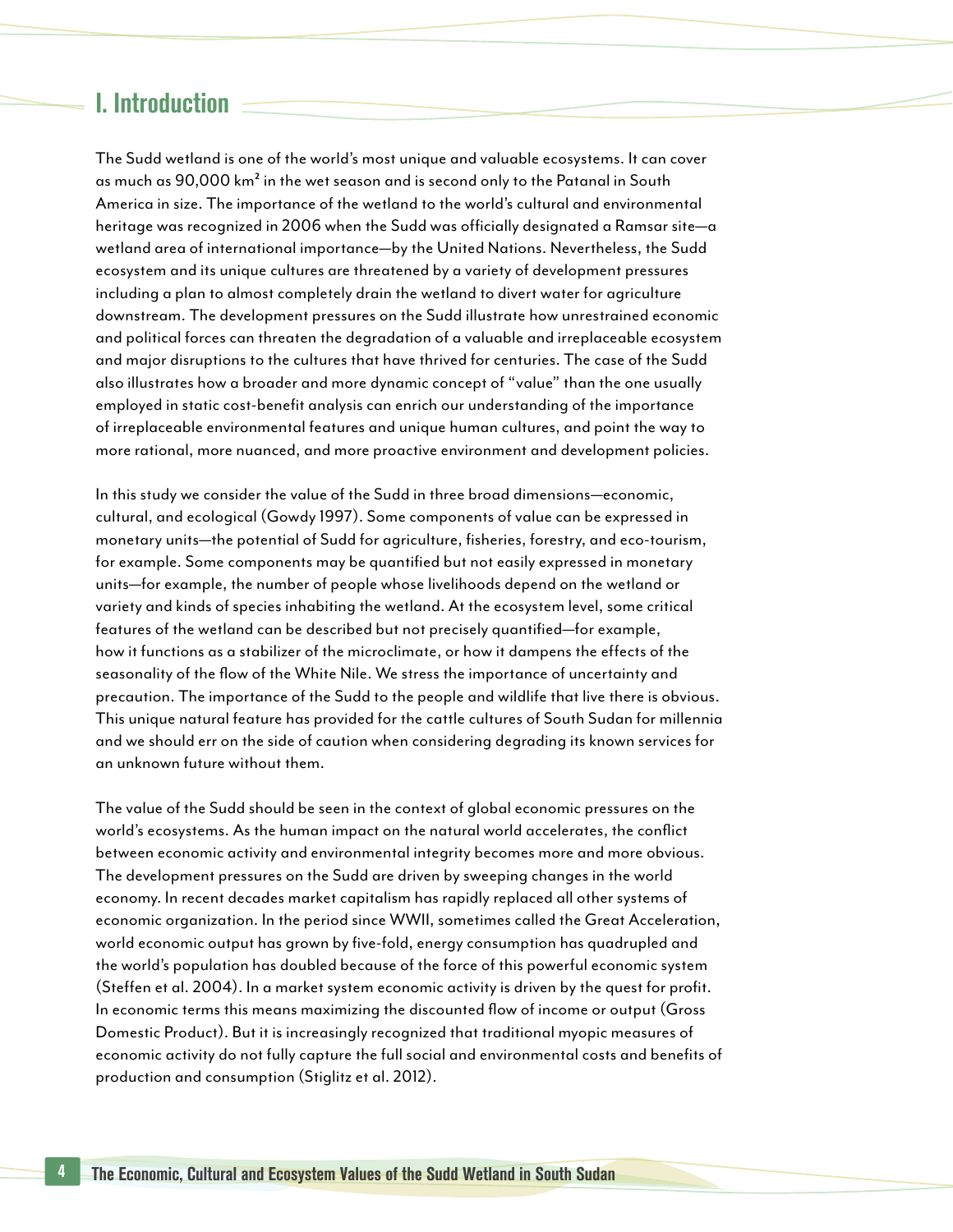How does all this relate to the valuation of the Sudd wetland? If we take as our starting point that economic activity is only about the need to maximize GDP, then the ecosystem valuation question is narrowed to become: "How much do particular features of the natural world (ecosystem services) contribute to the discounted flow of economic output?" If ecosystem services are degraded, will overall income diminish or increase? In this narrow framework, the social value of goods should be reflected in their market price. Economic theory recognizes that markets work properly only when price signals are "correct" and that *market failures* can occur when prices fail to register true value. Ecosystem services do not traditionally have prices so there is no way that their social value is reflected in market outcomes. Correcting market failure is the justification for putting prices on ecosystem services that contribute to economic well-being but are outside the realm of market exchange.

There is no doubt that nature's services are being used unsustainably in part because of low prices. But it should be recognized that the market failure approach to environmental policy (*internalizing externalities*), has its limits. First, there is a problem of finding the "correct" price for environmental features. The second problem is the danger in trying to treat problems that are more fundamental in nature (for example, economic growth coming up against biophysical limits) as if they were simply problems of static allocation at the margin within a near-to-equilibrium system. A third problem is that valuation is done from the perspective of a self-regarding individual making investment decisions in the immediate present. Valuation by an individual-at-a-point-in-time may be appropriate for personal financial investment decisions but it is inappropriate for social decisions involving very long run consequences, irreversible intergenerational choices, and pervasive uncertainty.

Economic measures of environmental value (demand and production function approaches) mostly capture the market aspects of provisioning. They do not include socalled "natural capital" which in some sense is the economic equivalent of a supporting function. Economic supporting functions might be related to the concept of "inclusive wealth" (Dasgupta and Mäler 2000) but that concept only applies to outcomes captured (or with the potential to be captured) in a market framework. "Supporting" in the inclusive wealth sense means supporting economic output. But supporting should include not only economic functions but also functions that sustain environmental and cultural viability.

Bringing the idea of preserving supporting functions fully into economic theory and policy frameworks will not be an easy task. Sustaining the supporting functions of the world's biophysical systems implies in many cases maintaining them intact, including their evolutionary potential to adjust to large and sudden changes. Maintaining the evolutionary potential of ecosystems to withstand large disruptions is not a matter of trade-offs at the margin. As the Millennium Ecosystem Assessment (2005, p. 1) states, it will involve substantial changes in political systems, individual attitudes, and social institutions: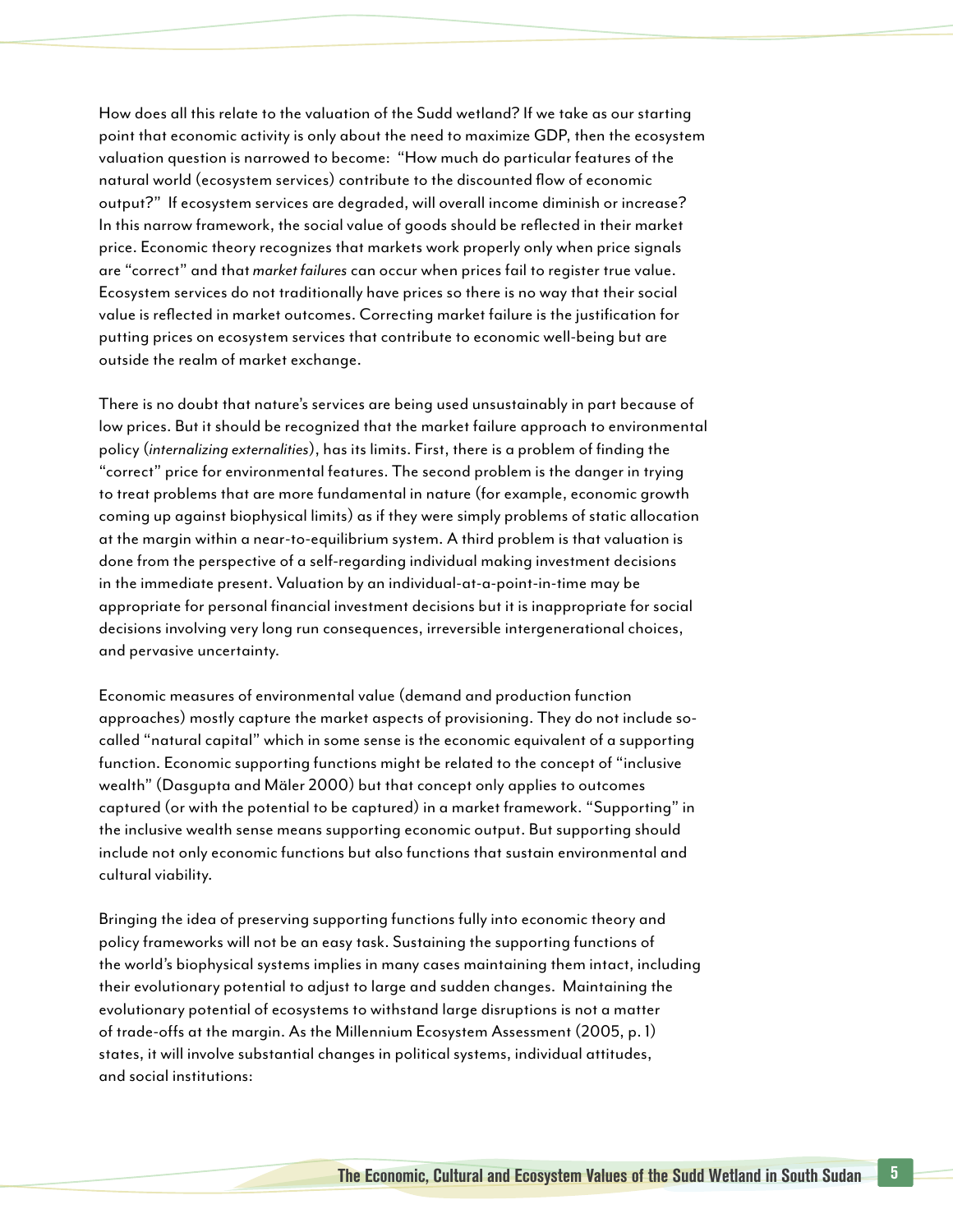The challenge of reversing the degradation of ecosystems while meeting increasing demands for their services can be partially met under some scenarios that the MA has considered, but these involve significant changes in policies, institutions, and practices that are not currently under way. Many options exist to conserve or enhance specific ecosystem services in ways that reduce negative trade-offs or that provide positive synergies with other ecosystem services.

The first purpose of this study is to describe the role of the Sudd wetland in supplying the year round ecosystem service requirements of its inhabitants for the goods and services the Sudd provides. This account details how nature has configured the ecological systems of the Sudd and the unique cultures that inhabit the area. This includes a description of how the seasonal flows of the Nile affect the seasonal movements of people and their use of the marsh. In its pristine state, the Sudd wetland adequately fulfils year round resource requirements for the complex social systems of the people who inhabit the area. Another purpose is to outline a new approach to ecosystem valuation that takes into account the dynamic, evolutionary nature of ecosystems and the human activities they support. Many of these ideas have been expressed in other forms—adaptive management, coupled human and natural systems, resilience, multi-criteria assessment but our purpose is to use these and other diverse approaches to frame a specific and innovative valuation method that can be applied to a wide variety of environment/ development policy issues. Our aim is to broaden the consideration of ecosystem services in the economic development plans of South Sudan. We focus on the long run and on a truly social approach to valuation and planning.

Our approach recognizes (1) the role of ecological process in maintaining the integrity of life support systems, (2) the role of these life support systems in maintaining human societies, (3) the conflict between local ecosystem integrity and the expansion of global markets, and (4) the positive role governments can play in shaping markets and development paths. Our approach does not restrict public policy to correcting market failures. An important point that comes out of this study is the importance of stable institutions in supporting conservation efforts. Successful conservation efforts (Africa's world famous national parks in Botswana, Kenya, Tanzania and South Africa for example) have all taken place within a framework of transparent legal systems, security, and sound integrated planning. Likewise, the worst cases of environmental abuse (The draining of the Aral Sea and the Mesopotamian Marsh, for example) have occurred when there is a lack of institutions that allow stability, a lack of cooperation among competing interests, and a lack of far-sighted and comprehensive planning.

As mentioned above, the standard economic approach to environmental policy is based on correcting "market failure." The underlying mindset is that there is a dichotomy between "the market" and "the government." Policy decisions are cast as choices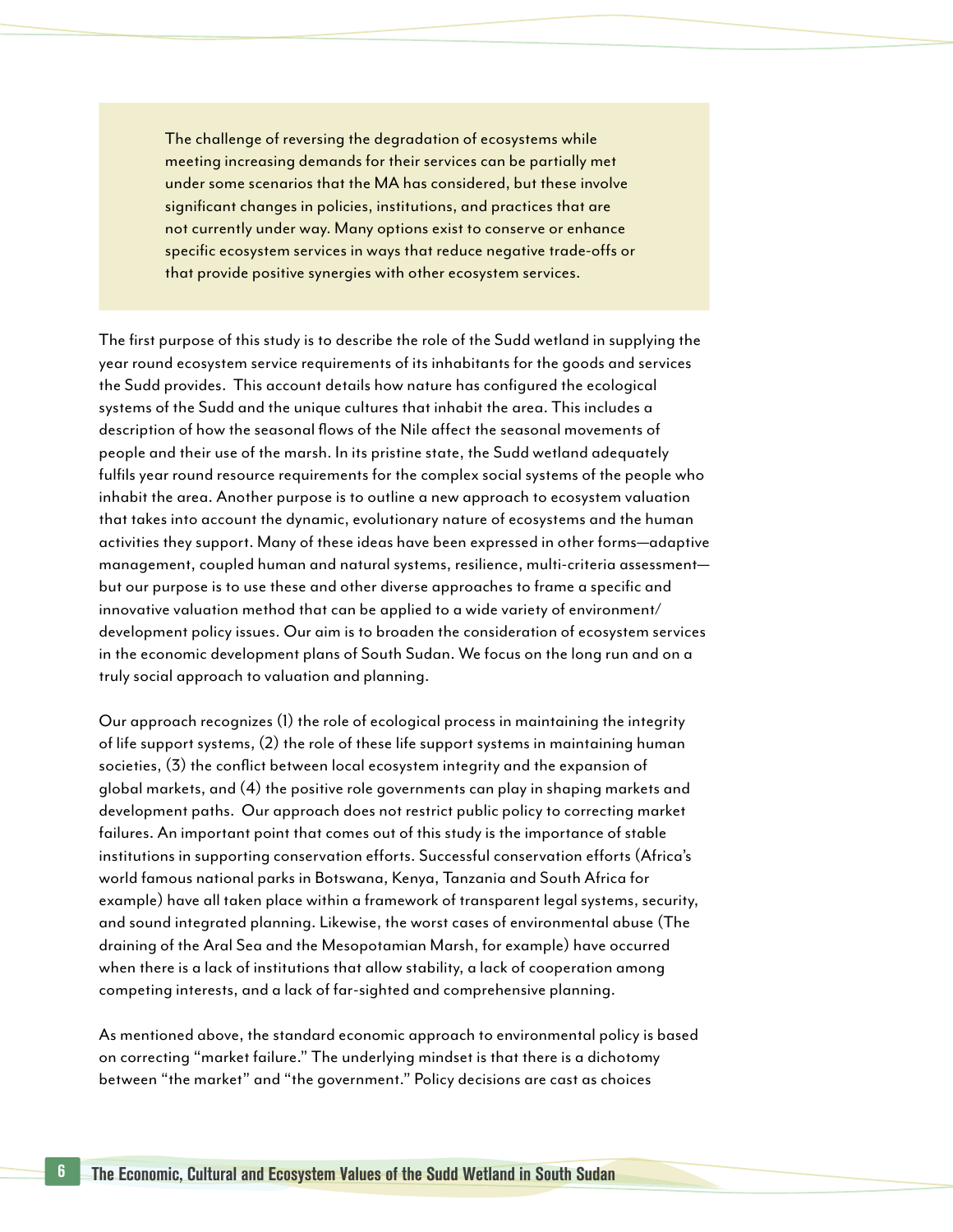between allocation of resources by "free market" solutions or by the "command and control" of the government. Within this narrow framework the proper role of government is limited to smoothing out the operation of the market by making sure externalities are properly priced and that property rights are fully assigned. Since the 1980s the prevailing ideology has been to constrain the role of government and to shift more and more decisions to the market. But in fact the sharp distinction between the state and the private sector is misleading. Markets have always been shaped, supported, and constrained by government actions. As Karl Polanyi (1944) put it: "The road to the free market was opened and kept open by an enormous increase in continuous, centrally organized and controlled interventionism." Mazzucato (2015) argues that inclusive and sustainable development requires rethinking the role of government and public policy supporting not only innovation but also its direction. It requires shaping and creating new markets. South Sudan is a new country and it has a chance to chart a new development path. One that is inclusive of all the diverse ethnic groups within its borders and one that is not afraid to actively guide the country toward sustainability and social equality. Longrun public prosperity can take the place of short-term private greed.

Key drivers of environmental degradation and social instability are the growth of the human population, the growth of world economic output, and the penetration of the market economy into every ecosystem and culture on earth. The market economy has become a single worldwide unified and highly integrated system (Gowdy and Krall 2015). As the economy becomes a larger and larger part of the finite planet, the pressure on the earth's natural resources intensifies and resources that were once taken for granted water, soil, forests—become ever scarcer. But all economic activity does not have the same effect on the environment so a detailed analysis of specific cases, is important in gaining an understanding of the problem of ecosystem degradation.

In the pages below we explore some of the theoretical and practical issues involved in valuing the natural world in general and the Sudd wetland in particular. In this report we focus on economic value, but we take a broad view incorporating new developments in economic theory and policy. In particular, we use findings from behavioral, institutional economics, and evolutionary theory to broaden the scope of "value" beyond market or quasi-market values. The Sudd wetland in South Sudan offers an excellent case study of the challenges and opportunities of ecosystem valuation. The Sudd is an area of immense biological, cultural and economic importance. The conflicts there between different visions of value, and by implication different visions of development, could not be sharper and they starkly illuminate the consequences of policy decisions that are sometimes hard to see in more developed economies.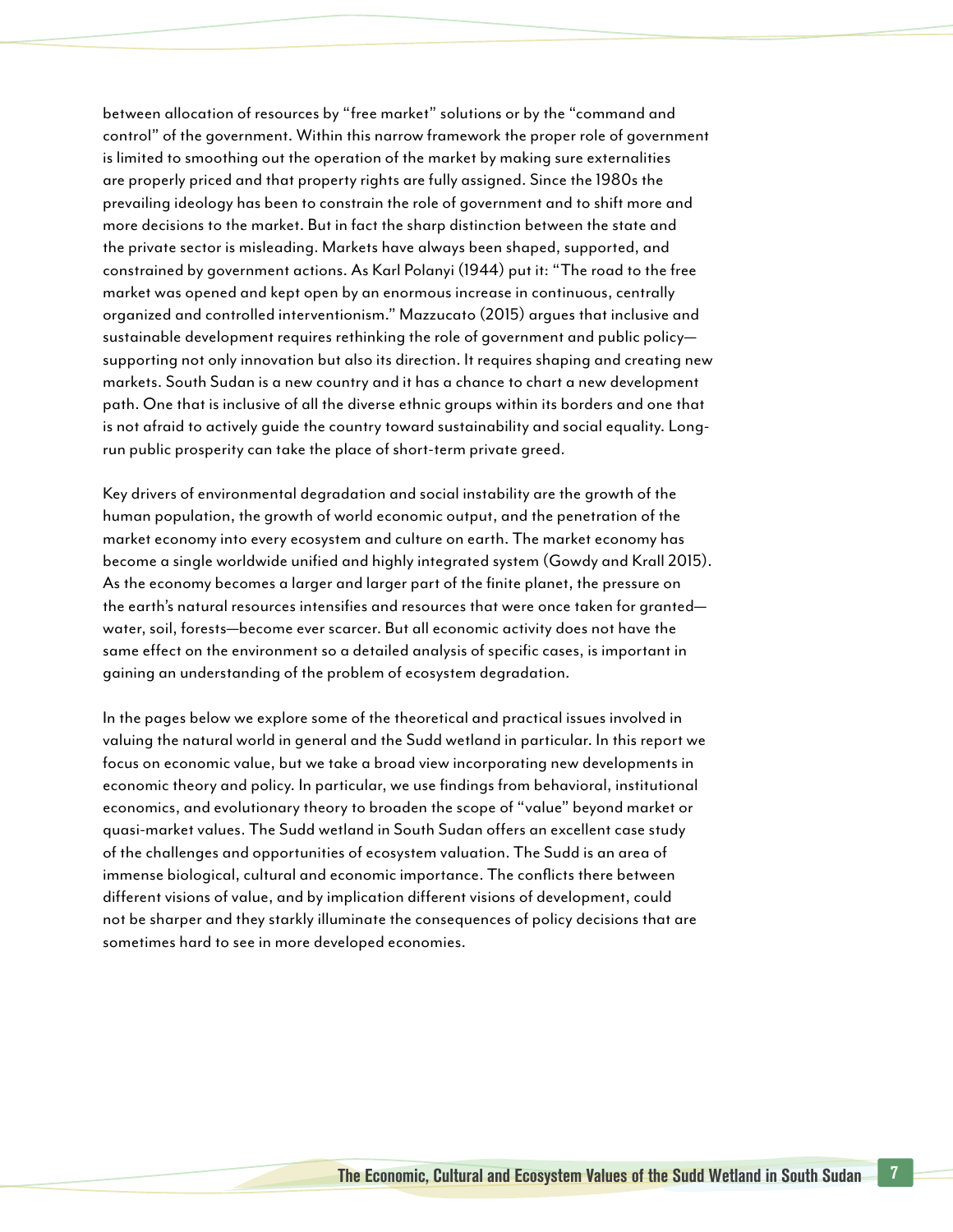### II. The Sudd

The Sudd Wetland is one of the largest freshwater ecosystems in the world with estimates of an average area of 30,000 km² to 57,000 km² . In the wet season the areas of the wetland may grow up to 90,000 km² depending on the level of water discharge from Lake Victoria, the source of the White Nile which enters South Sudan from Uganda (Dumont 2009). The extent of the Sudd can vary greatly from season to season and from decade to decade. From 1961 to 1964 the area of the Sudd increased by almost 300%, apparently from increased rainfall in the headwaters around Lake Victoria (WWF 2015). From 1965 to 1978 the maximum area gradually decreased to about 42,000 km² (Lamberts 2009, 4). The Sudd begins north of Bor when the White Nile widens into a floodplain. Further downstream the Bahr el-Zeraf ("Sea of the giraffes") splits off from the Bahr el-Jebal to the east adding to the floodplain area. The Bahr el-Jebal rejoins the White Nile just south of Malakal. The White Nile and Blue Nile meet at Khartoum to form the main Nile River. The Blue Nile contributes more water but the water from the White Nile is more dependable (less seasonable), because of the immense storage capacity of the Sudd.

It is estimated that about 50% of the water flowing into the Sudd is "lost" through evaporation (Lamberts 2009, 4), although there seems to be little hard documentation for this often-cited figure. The number appears to come from estimates that the average water flow from the Nile into the wetland is about 1,048  $\mathrm{m}^3$  per day and the average flow when it leaves the wetland is about 510  $\text{m}^{3}$ . If totaled over a year this is about 15 cubic kilometers per year but as Keys (2011) points out, "lost" is not an appropriate term since research suggests that a large amount of the growing season precipitation originates as terrestrial evaporation over the Sudd. Altering the flow of the Sudd would most likely have large negative implications for agriculture in the region. Also, part of the loss is likely due to groundwater absorption by aquifers under the Sudd.

The Sudd supports one of the largest collections of wildlife in the world. It is important to recognize that the Sudd is part of a much larger ecosystem, the Jonglei plains. This is Africa's largest intact area of Savannah, forming an area three times the size of the Serengeti National Park (Furniss 2010). An aerial survey of the Sudd by the WCS in 2007 confirmed the existence of more than 1.2 million white-eared Kob and an abundance of Tiang antelope and Mongalla gazelle. An estimated 8,000 elephants were also present in the Sudd wetland then. With proper security and institutions in place to protect and monitor the region's wildlife areas, safaris, bird watching, ecotourism, and research activities could provide a large and steady income indefinitely. Economic estimates of the value of wildlife, particularly large charismatic game animals, show that their value is enormous (Geist (1994). Local studies have shown the impressive economic contributions of wildlife-based tourism (Tisdell (2007).

Developing countries that have chosen to protect large ecosystems to promote tourism (Botswana, Costa Rica, Kenya, and Tanzania for example) have reaped extraordinary economic benefits. Tourism is Kenya's leading foreign exchange earner. The revenue from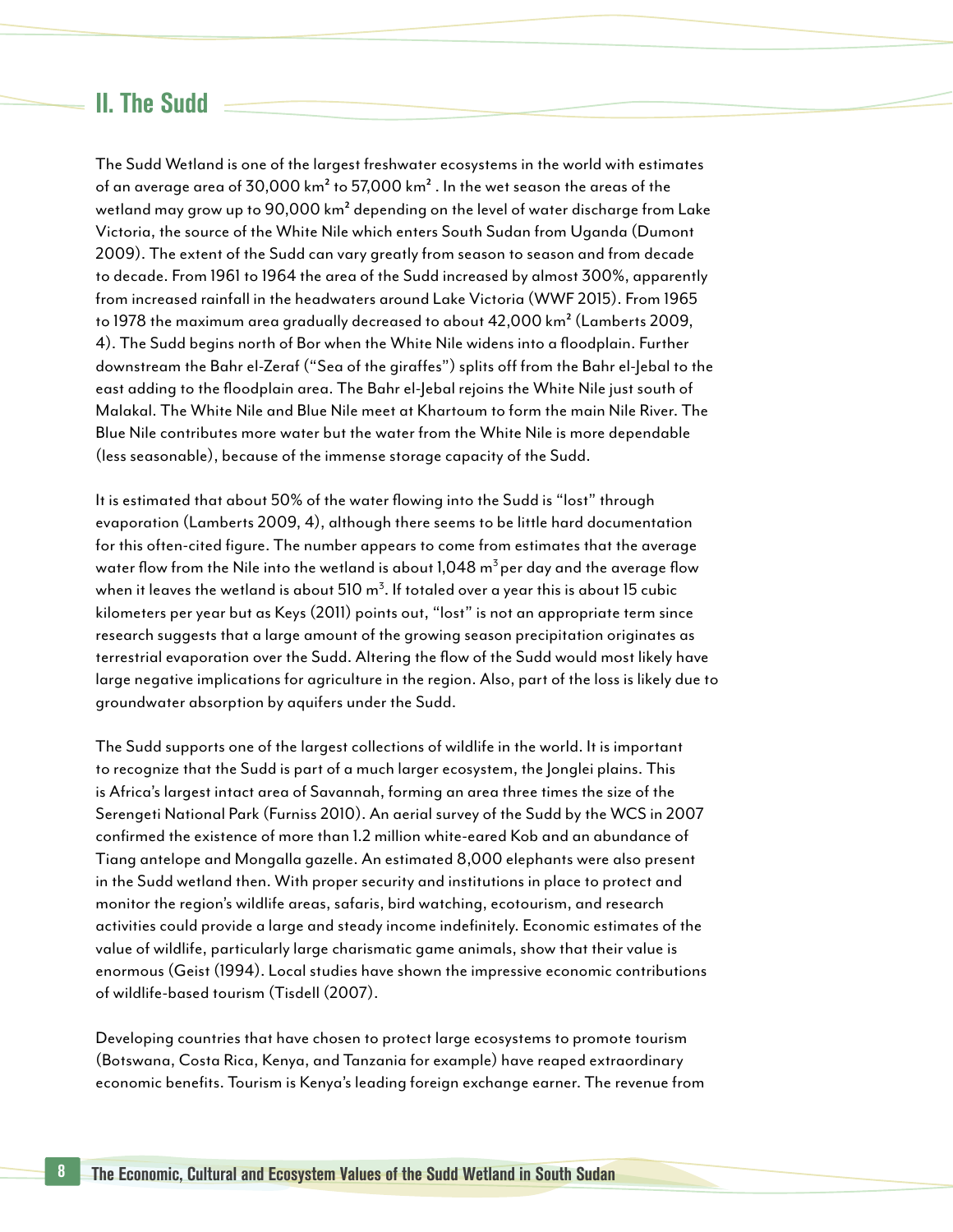tourism has a very high multiplier effect because of its connection with other sectors of the economy (Udoto 2012, p.54). Kenyan tourism directly accounts for 10% of Kenya's GDP but its impact is much higher because of the number of people who visit Kenya for wildlife viewing and then stay for other activities (as in the Tisdell 2007 study). An incipient ecotourism industry exists in South Sudan but is currently on hold because of the conflict on-going since December 2013. The first tourist guide to South Sudan was published in October 2013 (Lovell-Hoare and Lovell-Hoare 2013). The key feature of the guide is the descriptions of the abundant wildlife in the Sudd and elsewhere. A key component to the future economic health of South Sudan is the preservation of its absolutely unique wildlife heritage.

South Sudan is a new country struggling to establish a national identity among the diverse ethnic groups living within its borders. The Sudd has the potential to become the national symbol of South Sudan much as the wildlife in the Serengeti of Tanzania and the many parks of Kenya are the focus of the national identities of those countries. The value of the Sudd is much more than the potential income it could generate. It could play a key role in institution building and the unification of the diverse cultures of South Sudan.

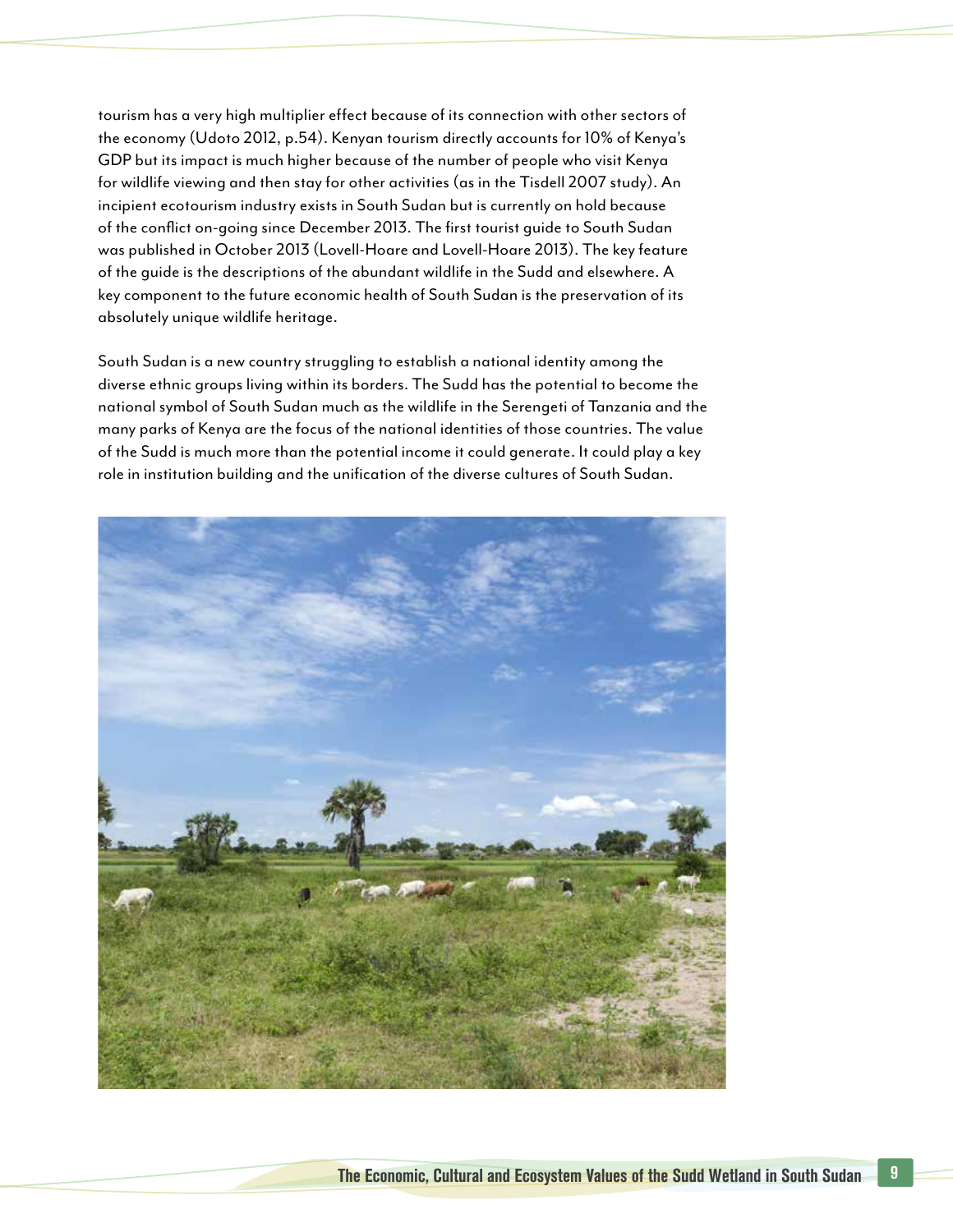### III. Human Presence in the Sudd

Ecologically speaking, the demands downstream for water for economic development, are at odds with the Sudd's ecology because the expansionary path of economic development requires increasing demand for water and alters the hydrological cycles of the Nile River drainage system. The more traditional economies of the Sudd region, and in particular the pastoral/ agricultural economies of the Dinka, the Nuer and the Shilluk, also demand water but their traditional economic strategy has been to adapt their demands to the seasonal (and longer) the fluctuations in water. They have a complicated pattern of cultural practices, land use, and migration patterns that allows them to navigate and adapt to their economy to the ecology of the Sudd. Theirs is not a strategy of control but rather a strategy of adaptation and co-evolution.

The majority of the indigenous people of the Sudd region are Nilotic speaking people who are pastoralists/agriculturalist who have adapted their economies and cultures to the demands of the hydrological cycles of the Nile. The ecology of the rural economy of the Sudd area is defined by droughts and floods, pastoralism, production of crops and a supplement of wild meat and fish. It is essentially a subsistence economy. Howell et al. (1988, 226) describe the economy of the Nuer, and Dinka:

> To differing degrees the economy of the Dinka and Nuer involves transhuman animal husbandry, moving according to the seasons over high land, intermediate land and toch, in association with crop production restricted to the marginally better drained land during the rains, supplemented by fishing in the rising and receding waters of the rivers, and hunting the abundant wildlife during the dry season.

More specifically there exists an annual cycle of migrations in order to feed the herds of cattle coupled with more permanent settlements where crops are grown. More permanent settlements occur in the highlands where crops are planted around "homesteads".

A standard economic argument is that concern for the environment is a "luxury good", that is, only when incomes are high enough can people afford environmental quality (the so-called environmental Kuznets curve). The argument is that the poor are not concerned with environmental quality because they either lack awareness of environmental quality or they are too poor to pay for a clean environment (Martinez-Alier 1995). In fact the world's poorest have been at the forefront of third world environmental movements (the Chipko movement in India, the rubber tapper movement in Brazil, the battle of small island nations against climate change and sea level rise). It has been show that the world's poorest (about one billion people) in contrast to affluent countries, receive most of their economic wellbeing (50–70%) directly from nature (Pavan Sukdev Green India project). The value of the Sudd is much more than a resource to be exploited so that extracted rents can add to the wealth of private individuals. The value of the Sudd includes its value to traditional cultures, its role in sustaining the natural processes of the Jonglei Plain ecosystem, and its potential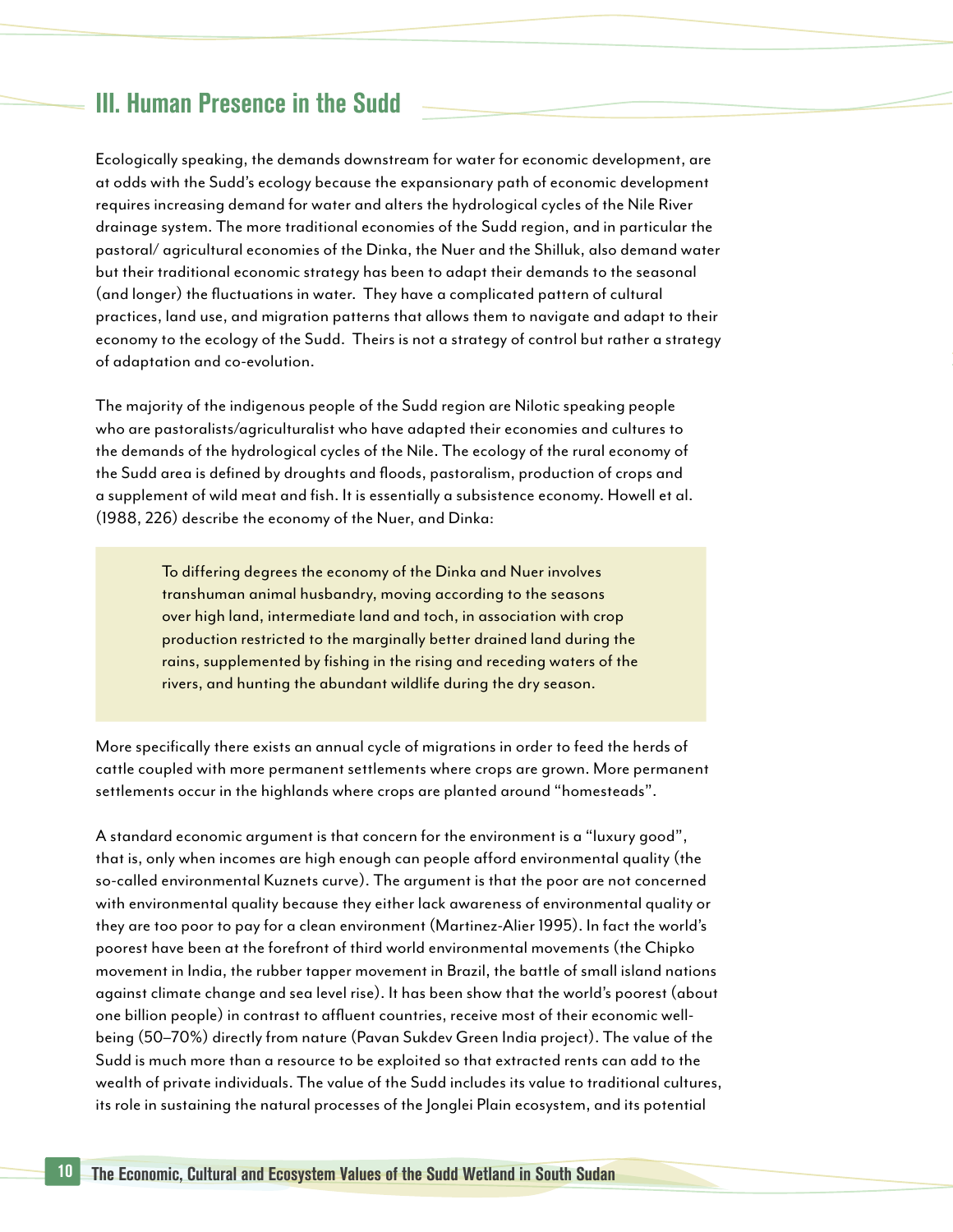contribution to the sustainable economic development of South Sudan. Additionally, preserving the Sudd can protect irreplaceable natural resources like clean water.

Finally, something should be said about the effects of the civil war in Sudan on the Sudd's wildlife. Ironically, biodiversity loss and ecosystem destruction has been slowed by the civil war. This is not unique. Areas of human conflict, especially "no man's land" between warring factions, have been havens for wildlife because of the absence of humans. But South Sudan must have a plan to preserve the Sudd's resources after peace comes. A window of opportunity will exist, but regulations, monitoring, and enforcement must be in effect soon.

### IV. Development Threats to the Sudd

#### *The Jonglei Canal*

A proposal with its origins in colonial Africa is to dig a canal that would make the White Nile by-pass the Sudd in order to get more water downstream to Sudan and Egypt for agriculture. Such a canal was proposed by William Garstin in 1904. Called the Garstin cut, it would have diverted 28 billion  $m<sup>3</sup>$  of water per year from the Sudd (Collins 1996, 101). Great Britain, the former ruling colonial power over Egypt and Sudan, resurrected the idea of a canal in the 1930s but nothing came of the proposal. But the canal project was again taken up again in the 1970s by the Nimeiri military government of Sudan and was actually begun in 1978 with little debate and no environmental impact study. The canal was to go from Bor, just north of Juba, to Malakal near the border of Sudan. Digging the canal was

well underway until a Southern People's Liberation Army missile disabled the digging machine in 1983. Construction was halted and today the excavated portion of the canal has been partly reclaimed by nature. The uncompleted canal is about 240 kilometers long, about two-thirds of the planned 360 km canal (Keys 2011). The canal is about 75 meters wide and has a depth that varies between 4 to 8 meters (WWF 2015). The partially completed canal has apparently had an adverse effect on the migration patterns of antelopes and other species (Lovell-Hoare and Lovell-Hoare 2013).

According to Ahmed (2008), the canal would increase water flow to the south by 20 million  $m<sup>3</sup>$ . Furniss (2010) reports that the finished canal would produce an additional  $3.5-4.8 \times 109$  m<sup>3</sup> of water per year, equal to an increase of around five to seven percent of Egypt's current supply. The first phase of the project would have shrunk



the wetlands by about 40% and the second phase would have completely dried out the wetlands. The canal's benefits would be shared by Egypt and Sudan, with the expected damage falling on South Sudan.

*Figure 1. South Sudan Showing the Sudd and the Proposed Jonglei Canal*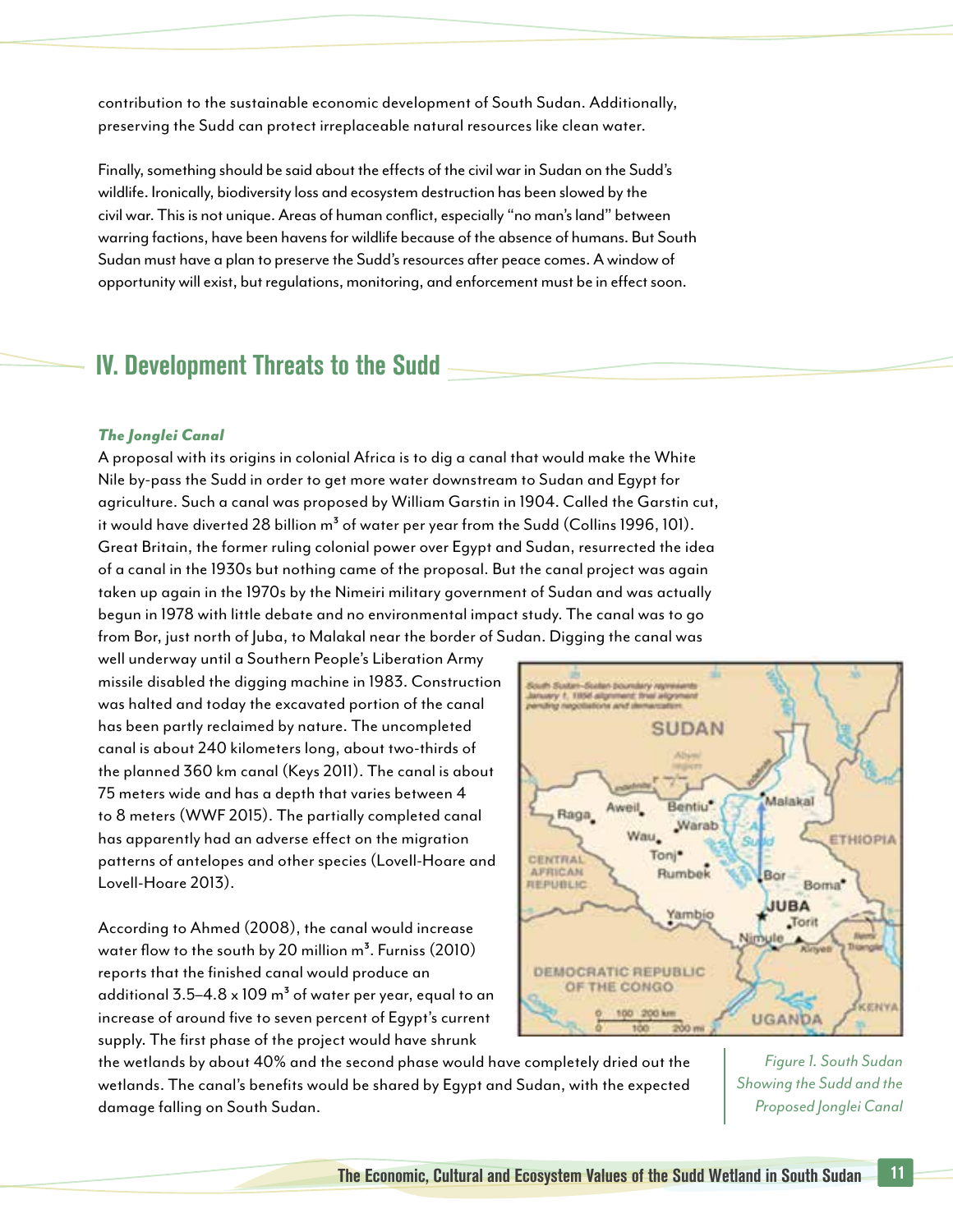The effects of the canal on the local ecosystem and cultures would have been devastating—a loss of grazing land, removal of water that all life in the wetland depends on, and changes in the timing of seasonal activities. The economic impacts of a changing microclimate would be felt throughout East Africa. Were it not for the interruption of civil war and political strife the Jonglei Canal would have been completed. At present the project is at a standstill both from the political uncertainties in Egypt and Sudan, and because of opposition within South Sudan and from other countries in the upper Nile basin. The Jonglei Canal project and opposition to it embodies the conflict between traditional economies tied to local ecologies and economies impacted more directly by global market forces. The needs of traditional economies and the goal of conservation are closely aligned in the Sudd and they stand in opposition to the more dominant approaches to economic "development".

The future of the Jonglei canal is uncertain. Given the political turmoil in Egypt and Sudan, the primary backers of the canal, it may not be built. Geopolitical power also seems to be turning in favor of the other Nile Basin countries of the Upper Nile. Even if the canal will never be built, the history of the project is useful as an example both of the power of special interests and politics over the best interests of the people of South Sudan. It illustrates the kinds of development decisions that are frequently made—with a lack of transparency, a lack of long range planning, and a lack of democratic decision-making. But a decision not to dig the canal should be more than a simple "no". A development alternative should be presented that shows the value of using the ecological and cultural resources of the Sudd in a sustainable way. This means charting a path that expands the opportunities for the majority of the people of South Sudan.

#### *The Bor-Malakal Dyke Reconstruction and Rehabilitation Project*

This project was proposed by the Government of South Sudan and was to be implemented with the help of the German Development Cooperation International Services (GTZ-IS) and funding from the United States Agency for International Development (USAID). The proposed dyke was to extend over three counties (Duk, Twic East, and South Bor) and branch off Jalle, meeting the old dyke from 1983 at Maar. After a large flooding of the area in the 1960s and recent civil wars large parts of the local population were displaced. The dyke would assist in the resettlement of those populations and protect from further flooding. Mungatana and Njenga (2006), Marneweck (2006), and Wahungu (2006) assess that the building of the dyke would have a wide variety of negative impacts. It is estimated that flooding on the east side of the dike would be reduced and about 197,000 ha of highly productive grazing land would transform in less productive dry areas, reducing the grazing capacity for cattle raising. The reduction of river flooding east of the dyke would also decrease fish biomass and hurt the aquatic biodiversity in the region, however it should be mentioned that controlled flooding could reduce these negative impacts. While dykes and canals would increase the amount of land available for settlement and agriculture, they are also natural barriers for wildlife migration and would most likely hurt the numbers of animals dependent on those migratory routes.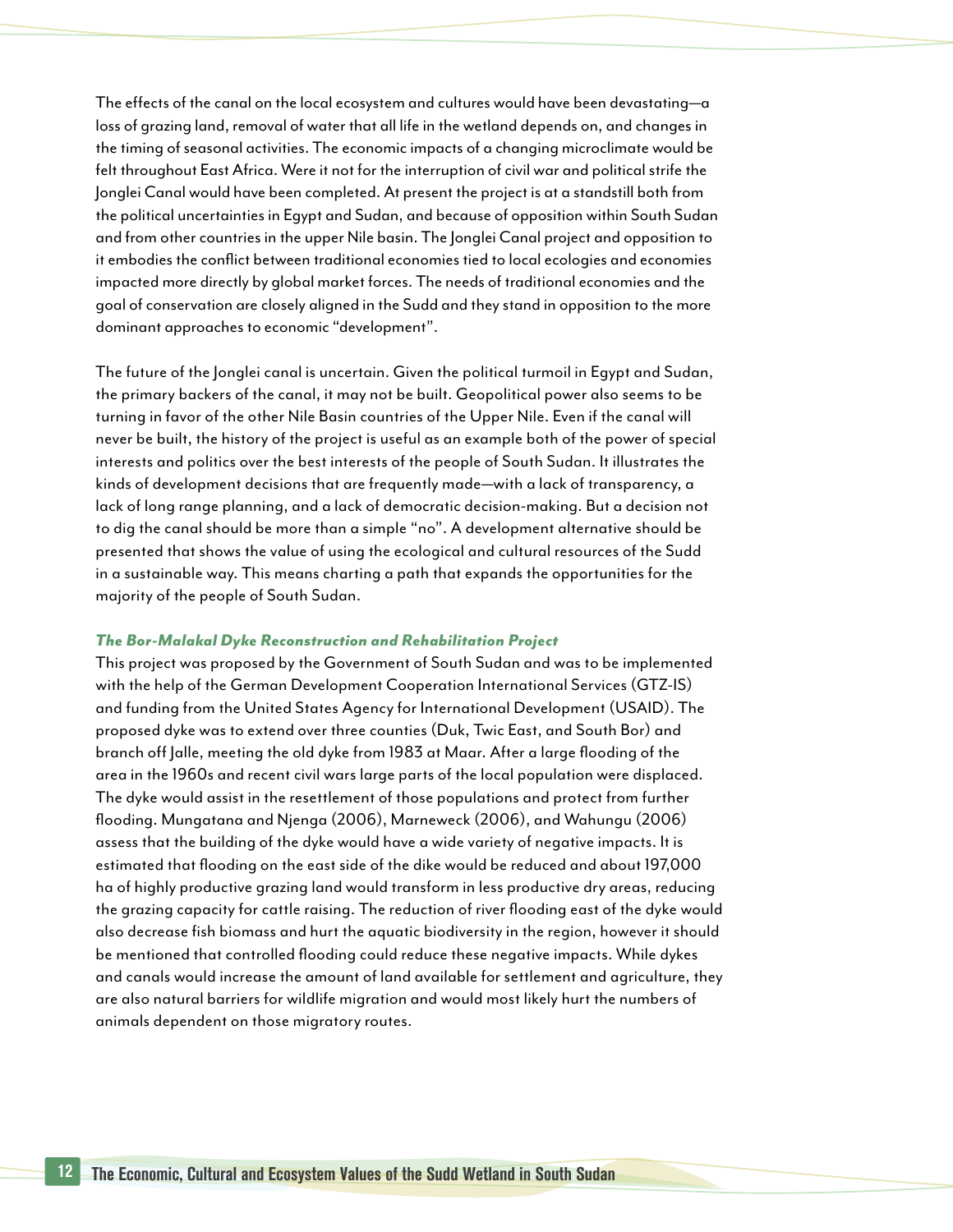#### *Petroleum Extraction*

Before the succession of South Sudan, oil made up 90% of exports from Sudan and led to an average real GDP growth of close to 8% between 2004 and 2008. Before the first oil exports Sudan's growth only averaged 3% between 1980 and 1998. Oil development was mainly financed by national oil companies from China, Malaysia, and India, where most of the oil exports have been going. Despite the great inflow of foreign currency the oil resources have spurred the conflict between North and South Sudan, led to an appreciated value of the Sudanese Pound and to extensive environmental pollution (Patey 2010). South Sudan holds most of the oil reserves, whereas the North has access to the ocean and the only pipeline from the fields to its port. Since South Sudan's separation the North has charged a transfer fee for the use of the pipeline, which has led to a recent dispute about the pipeline charges. South Sudan is considering building a pipeline either to the Kenyan Port of Lamu or to the Port of Djibouti via Ethiopia, however the civil conflict has stalled such plans.

Oil extraction has brought a number of problems to South Sudan. Due to the infrastructure and development of the oil fields thousands of villagers were forcefully evicted according to a 2008 article in the Sudan Tribune (http://www.sudantribune. com/spip.php?article26231). The article mentions that pollution from the oil refineries are also responsible for contaminated water that has led to the sickness of more than 1,000 people, the death of 27 adults and 3 children and countless livestock. A recent article in the Star Africa indicates that several pipelines were damaged and damaged oil wells were abandoned due to the ongoing conflict and have caused a widespread fear of environmental pollution (**http://en.starafrica.com/news/ssudan-oil-leaks-causepollution-fears.html**).

#### *Summary of threats to the Sudd*

The Sudd faces a number of development threats that could result in either the wholesale destruction of the wetland (the Jonglei canal) or the degradation of the Sudd's ecosystem services through projects relatively small in scope and duration. In some ways the small scale projects are more threatening. The Jonglei canal is a massive project having highly visible negative impacts, and immediate opposition will arise if plans to resurrect the project materialize. On the other hand, small scale projects are unlikely to be noticed and they will not be subject to close scrutiny by those who wish to protect the Sudd. The effects of petroleum extraction on local economies are so well-known and so pernicious as to generate a vast literature on what has come to be known as the "resource curse" (Burgis 2015; Sachs and Warner 1995). All this points again points to the need for a comprehensive plan for the wetland, administered by a government authority with monitoring and regulatory power.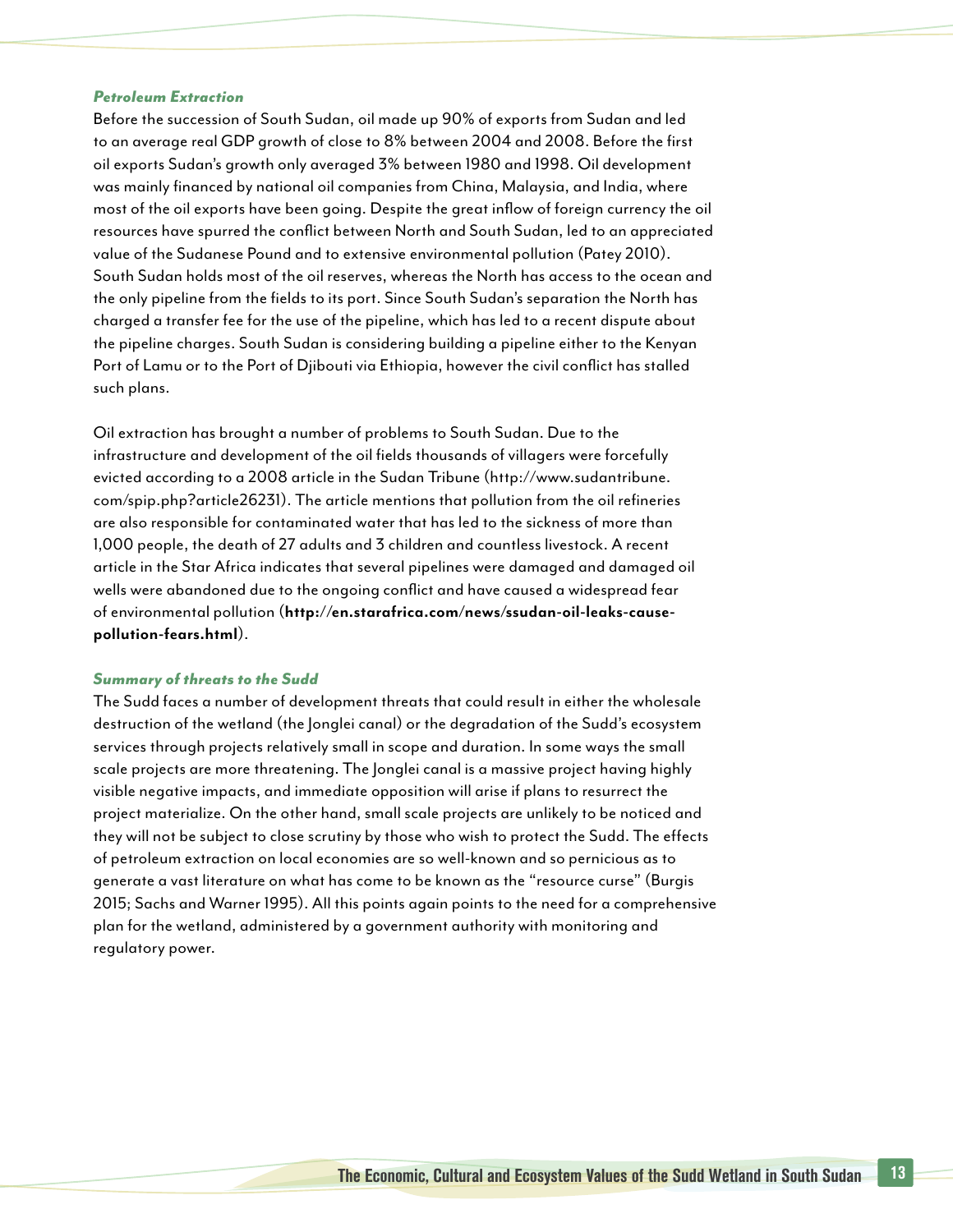"A MAJOR PART OF THE LIVELIHOOD OF THE PEOPLE IN THE SUDD ARE CATTLE HERDS, SOME OF WHICH CAN REACH UP TO 500 COWS. THE CATTLE ARE...TREATED AS A FORM OF CURRENCY AND OBJECTS OF BEAUTY AND PRIDE."

 $14$  The Economic, Cultural and Ecosystem Values of the Sudan Sudan Sudan Sudan Sudan Sudan Sudan Sudan Sudan Sudan Sudan Sudan Sudan Sudan Sudan Sudan Sudan Sudan Sudan Sudan Sudan Sudan Sudan Sudan Sudan Sudan Sudan Sud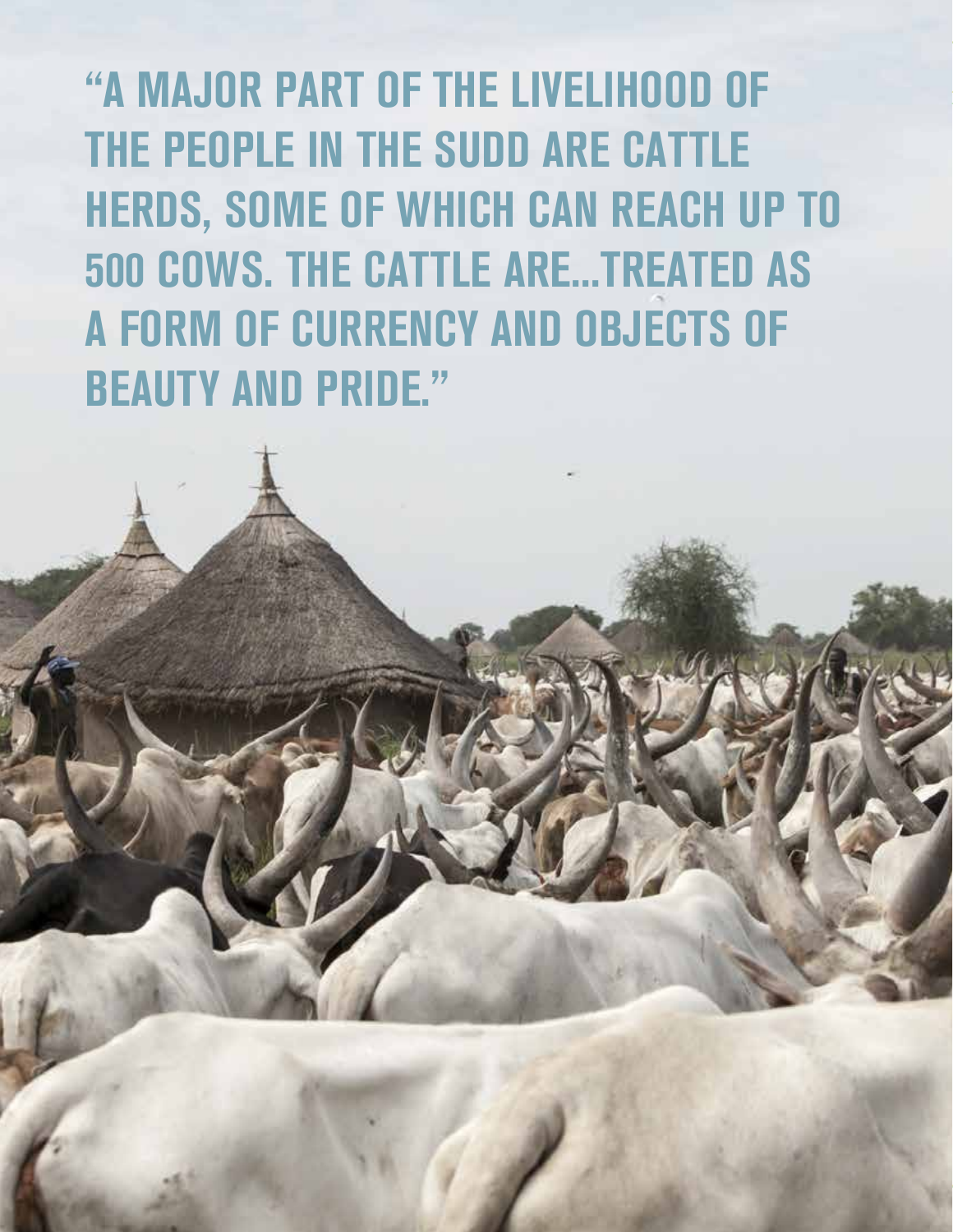### V. Value Transfer as a Framework for Valuing the Sudd Wetland

The Sudd does not lend itself to traditional economic valuation measures. Markets are not well-established and the concept of the services of nature as commodities to be traded is largely unfamiliar to the wetland's inhabitants. Few markets exist for most of the services of the wetland, property rights do not conform to western notions of ownership, and basic requirements of welfare economics—marginal analysis, individual-based preferences, discounting the future—do not apply. Of the widely used methods to estimate costs and benefits of environmental features, value transfer seems the most appropriate for the Sudd wetland. Furthermore, the complex relationship between the hydrology of the Sudd and the characteristics the plants and animals there, and the relationship of the biology and hydrology to the area's indigenous cultures, make market demand and supply valuation techniques virtually useless. Fortunately some indirect techniques exist to make some preliminary calculations of its value. Going beyond direct market valuation techniques also opens the door to some qualitative, but perhaps more useful, measures of value.

Value transfer can be quite useful in a general way to look at some possible worst case consequences of losing the Sudd, and the benefits of preserving it. On the negative side, two cases of draining a water basin on such a massive scale are the Aral Sea and the Mesopotamian Marsh. Although the Aral Sea and the Mesopotamian Marsh may seem to be very different cases from the Sudd, they are instructive because they show the devastating and unintended consequences of intentional massive ecosystem destruction. Two positive cases of preserving a valuable ecosystem, the Serengeti and the Okavango Delta, can provide indirect data about the benefits of preserving the Sudd.

#### *Value Transfer and Negative Examples of Ecosystem Destruction*

#### The Aral Sea

The Aral Sea was once one of the four largest lakes in the world with an area of 68,000 km². The construction of irrigation canals in the Aral Sea region began in the 1940s. But the major effects on the Sea began in the 1960s when the Amu Darya and Syr Darya rivers that flowed into the Aral Sea were diverted by the former Soviet Union for agricultural projects. Most of the diversion canals are unlined to prevent leakage and much of the diverted water escapes before reaching their destination. Irrigation water is used to grow rice, melons, cereals, and cotton. By 1988 Uzbekistan was the world's largest cotton producer but production has declined in recent years. By 2007 the Sea had declined to about 10% of its original size. Its water volume decreased from 1,066 km<sup>3</sup> in the 1960s to 304 km<sup>3</sup> by 1990.

The effects on the local people have been devastating. The once thriving fishing industry has disappeared. About 4 million people have lost their livelihoods due to the collapse of the fishing industry and the degradation of soils from increased salinity (Barghouti 2006). The Aral Sea region is heavily polluted, with serious health problems apparently arising from the desertification of the former sea. The loss of the Sea has left large plains covered by salt and toxic chemicals. Health effects include high rates of certain forms of cancer, respiratory illnesses, digestive disorders and anemia. Liver, kidney and eye problems have also been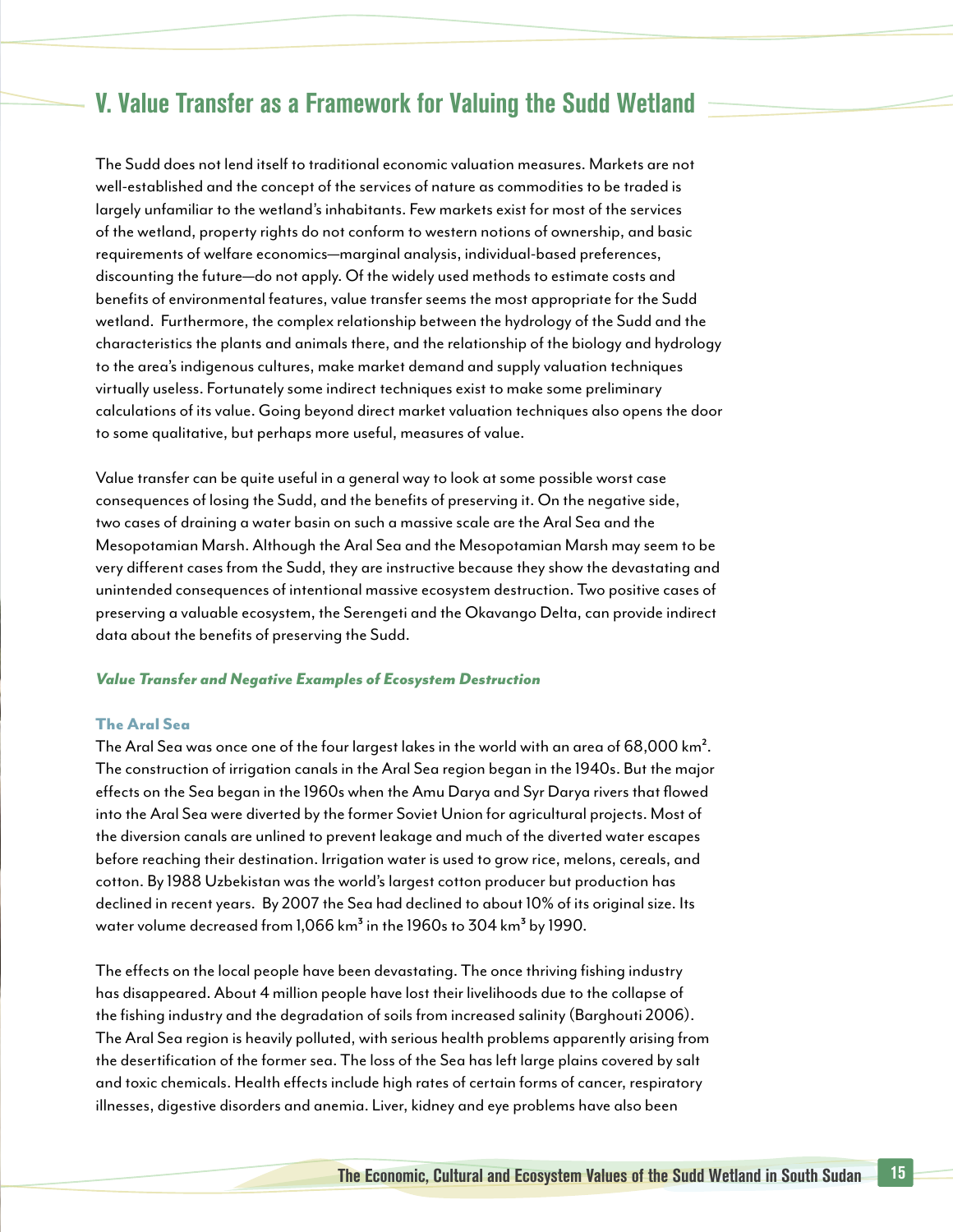attributed to toxic dust storms. Infant mortality rates rose from an average of 45/1000 live births in 1965 to 72/1000 in 1986, an amount about 3–4 times the national level in the former Soviet Union and 7–10 times of the United States (Micklin 2007). Average life expectancy has dropped to 61 years from 65 years. Biodiversity in the region significantly declined with over 70 species of mammals and 319 species of birds living in the delta prior to 1960, and only 32 species of mammals and 160 species of birds remaining in 2007. The increased salinity of the water led to the loss of 26 fish species and only 6 remaining today. An estimate of the annual economic losses from the disappearance of just the 522,500 ha of wetlands suggests a value of 100 million USD per year (Trevitt et al. 2010). Local climate changes have also been reported with hotter and drier summers and longer and colder winters.

Although these losses were offset to some extent by gains in agricultural output from irrigation, these gains have proven to be temporary because of poor management of the irrigation systems and increasing salinity. Some success has been seen in recent years in partially restoring the Sea. In 2008 the water level had risen by 12 meters, salinity had dropped, and fish are returning to the Sea in sufficient numbers to allow some commercial fishing.

#### The Mesopotamian Marsh

The Mesopotamian Marsh is part of the Tigris and Euphrates river system, the largest in southwest Asia. Its area is 20,000 km<sup>2</sup> compared to Sudd's 57,000 km<sup>2</sup> so in terms of scale they are comparable. As in the case of the Aral Sea, dams and drainage systems have drastically altered a major ecosystem and the cultures embedded within it. The main submarshes of the system are the Hawizeh, Central and Hammar. All three have been drained at different times beginning with a British project in 1951. The draining of the central marsh was originally intended to increase agricultural production but the destruction of all three marshes became a tool of war and revenge. After the First Gulf War (1991) the Iraqi government diverted water from the Tigris and Euphrates rivers away from the marsh in retaliation for a failed uprising. The result was the loss of two-thirds of the central marsh by early 1993. The central marsh was "completely desiccated" by the late 1990s and UNEP estimated that in the year 2000 the Mesopotamian marsh had shrunk to 14.5% of its 1976 size (Partow 2001).

The loss of this marsh is now recognized as an ecological and humanitarian disaster. Partow (2001) writes:

> At the dawn of the new millennium, the tragic loss of the Mesopotamian marshlands stands out as one of the world's greatest environmental disasters. Dams and drainage schemes have transformed one of the world's finest wetlands, the fabled Eden of the Fertile Crescent that has inspired humanity for millennia, into salt encrusted desert. The ecological life-support system of a distinct indigenous people dwelling in rare water-world of dense reed beds and teeming wildlife has collapsed. Humanity's impact on the planet's fragile ecosystems could not be more dramatically illustrated.

For the so-called Marsh Arabs, the Ma'dan, the drainage of the marsh has meant the loss of the economic benefits of that ecosystem including fish, game, reeds for constructing houses, and rice cultivation. The original population of the Ma'dan is estimated to be about 500,000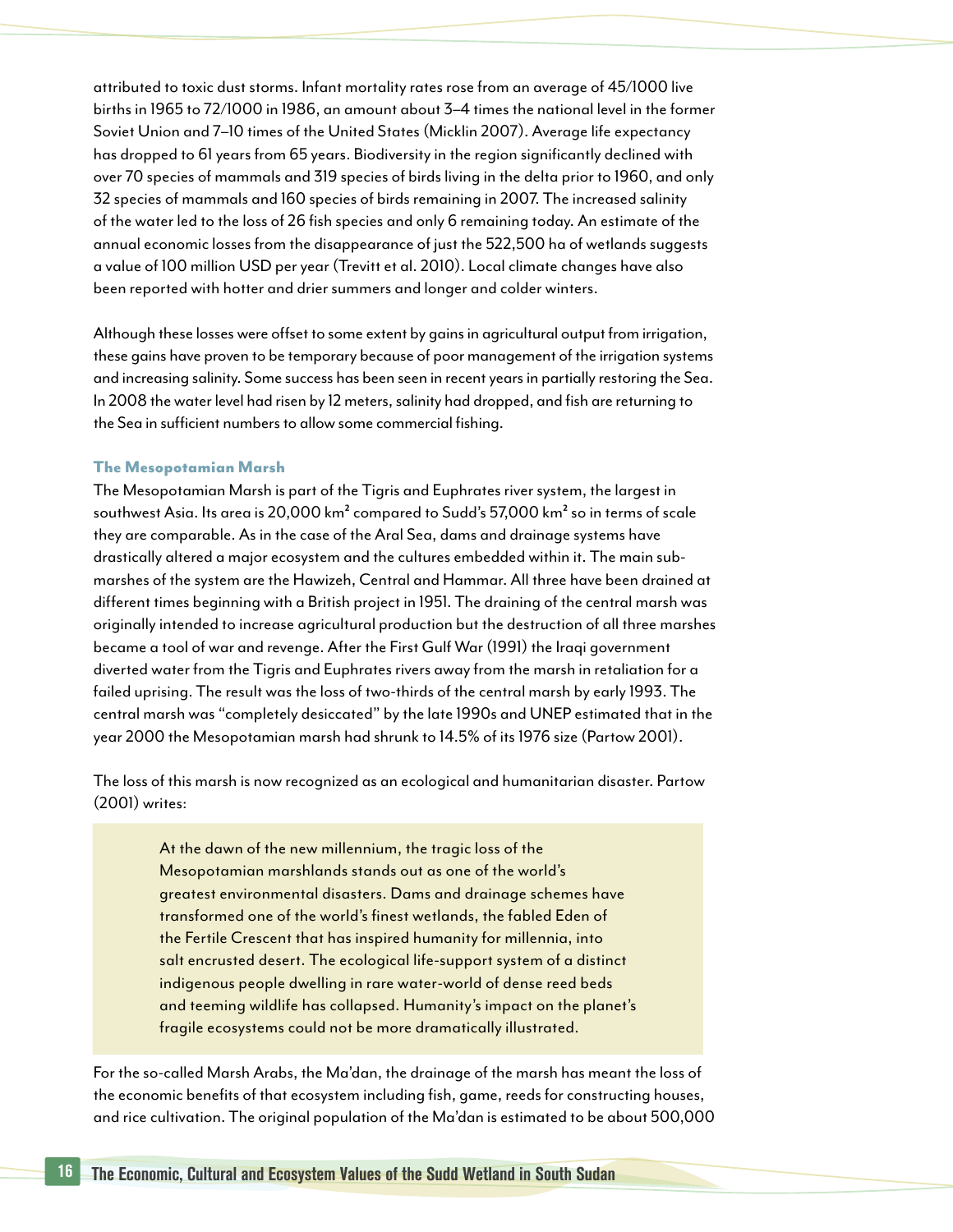people. With the loss of the Marsh, the population was reduced to as few as 20,000 in Iraq. An estimated 80,000 to 120,000 fled to refugee camps in Iran. By 2003, as few as 1,600 were still living their traditional lifestyles.

The effect on wildlife has been equally devastating. Several species of birds and mammals have become extinct or are severely threatened. The marsh once acted as a stopover area for intercontinental migrating birds. The loss of habitat has placed some 40 bird species at risk. Coastal fisheries in the Persian Gulf have lost productivity because of the drainage of the marsh (Partow 2001, ix–x). Both the human population and wildlife have suffered because of higher soil salinity, desertification of over 19,000 km<sup>2</sup>, and saltwater intrusion.

After the Second Gulf War in 2003 efforts began to restore the marsh. About half the original area has been reflooded. Fish, wildlife, and people are slowly returning. A 2010 study found that most plant species had reappeared but plant quantities and diversity were low. Water quality is an on-going problem. Marshland water is still not safe for humans, including use for agriculture. Increased salinity is a major problem. There have been declines in fish species that need clean water.

An important lesson is to be learned from the restoration effort. The cumulative effects of small damages can be as harmful as single massive perturbations. The biggest obstacle to complete restoration is the lack of adequate water flows because of upstream dams. The root cause of the continuing degradation of the Mesopotamian marsh is a lack of institutions for the countries in the watershed to equitably manage the flow of the major rivers there. Over and over again in cases of major ecosystem collapse, working institutions—from stable governments to a working legal system—could have prevented major catastrophes. Value Transfer and Positive Examples of Ecosystem Preservation

#### The Serengeti

The Serengeti in Tanzania with its 1.5 million hectares of savanna teeming with wildlife is one of the world's most famous natural wonders. As of the 2002 Tanzania National Census the population of the Serengeti District was 176,609. The Serengeti and the adjacent ecosystems of Grumeti, Maswa, Ikoronga Game Reserves, and the Maasai Mara National Reserve in Keyna is an intact ecosystem with no barriers to the movement of migratory animals. As early as 1929, 228,600 hectares of the central Serengeti was declared a game reserve. The entire Serengeti has been a protected area since 1940. National park status was given in 1959 and the reserve was accepted as part of a UN World Heritage Site in 1981 (UNESCO 2014a). The area is especially famous for the annual migration of wildebeest, Burchell's zebra, and Thomson's gazelle with predators like lions, hyenas, and jackals following them. Although the Serengeti is not considered a Ramsar site itself, it contains multiple wetlands and borders Lake Natron, a Ramsar site since 2001 (Ramsar Website 2015).

The Serengeti Park receives around 300,000 visitors each year. The entire Serengeti ecosystem including parts of Kenya attracts about 800,000 visitors annually. Tourism directly accounts for about 17% of the Tanzanian economy and it employs about 8% of the population. Emerton and Mfunda (1999) estimated that in 1989 tourism in the Serengeti National Park resulted in a total of about 1.4 million US\$ a year to TANAPA, Wildlife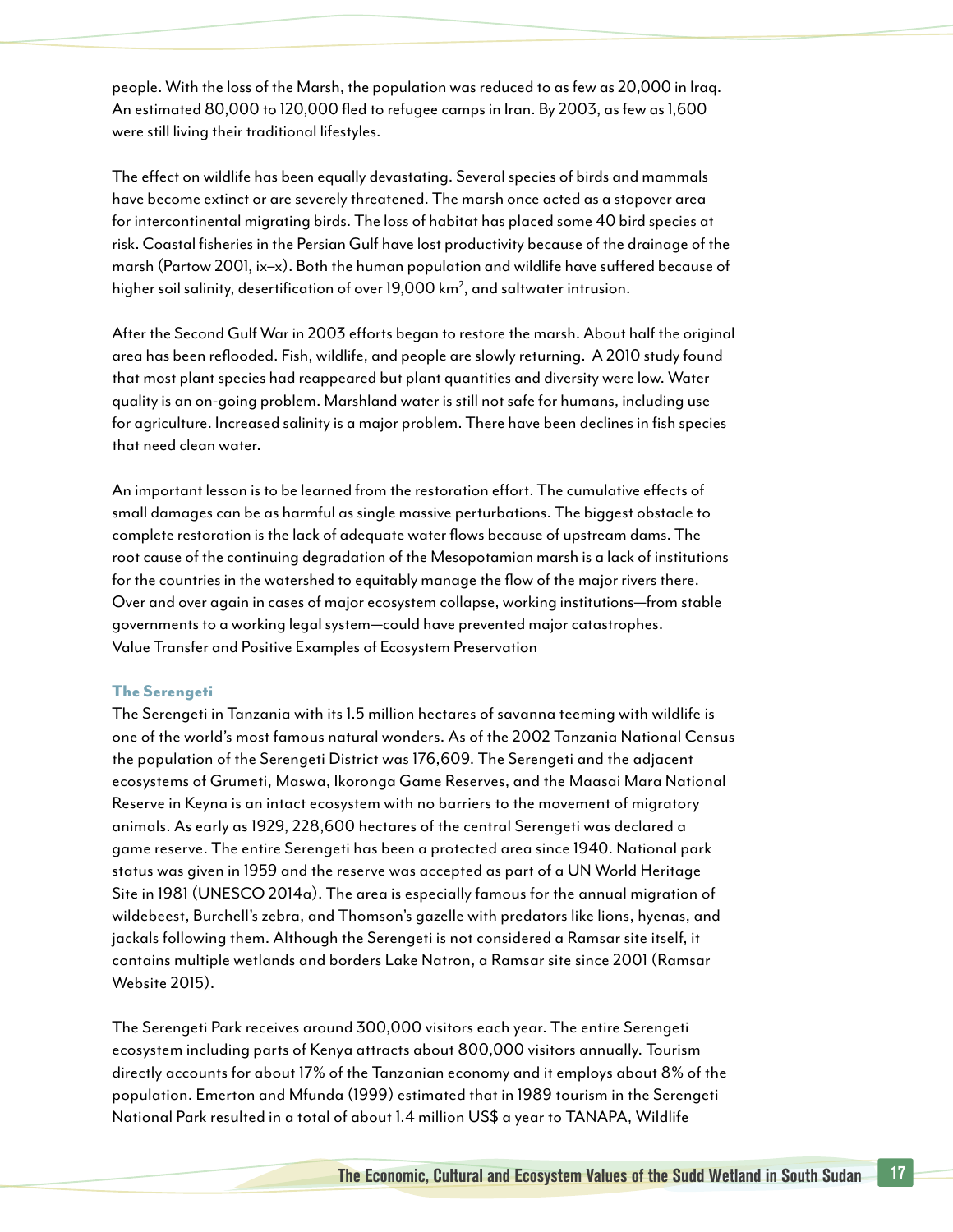Department and the District Councils in Park entry fees, hunting charges, and lodge and camp concessions Councils (Emerton and Mfunda 1999). Today's figure is estimated to be higher than 18 million US Dollar considering the \$60 conservation fee per visitor to the Serengeti National Park and more than 300,000 tourists annually. In addition visitors are charged overnight and camping fees, for every car that enters, and extra for canoeing, guided safaris, and night game drives (**www.tanzaniaparks.com/parkfees/ applicableFees2013-06.pdf**). The indirect impacts on the economy are much larger through multiplier effects. Emerton and Mfunda (1999) estimate that a local farmer could make up to 14,000 US\$ per year by providing beef, chicken, fruit and vegetables to three tourist establishments. In addition government schemes and private sector arrangements such as community cropping and land lease ensure the proper management of the wildlife and provide additional income.

A number of threats face the Serengeti. A proposed road through the park would link the heavily populated areas of Lake Victoria to the west with the port city of Dar es Salaam. That project has apparently been abandoned, but other development pressures remain. Poaching of elephants has increased dramatically. The numbers of wildebeests have decreased dramatically in recent years. The decline of the Serengeti could make the wildlife in the South Sudan all the more valuable.

#### The Okavango Delta

The Okavango Delta has been well-studied and provides the best comparable example of the benefits of preserving the Sudd. It is located in northern Botswana at the northernmost edge of the Kalahari. The waters of the delta are fed by the Okavango River whose headwaters are in Angola. It was declared one the Seven Natural Wonders of Africa in 2013 and is, just like the Sudd, considered a Ramsar Site and Wetland of International Importance. In addition it is a World Heritage Site under the UNESCO for being home to some of the world's most endangered species and an exceptional example of the interaction between climatic, hydrological and biological processes (UNESCO 2014b). The size of the Delta increases from about 5,000 km $^2$  to 12,000 km $^2$  in the flood season depending on the amount of rainfall upstream. The Okavango River flows directly into Kalahari Desert where it is ultimately evaporated and absorbed. With an average rainfall of only 500mm per year, evaporation accounts for 95% of water loss. Animals include the African Bush elephant, African Buffalo, Hippopotamus, Lechwe, Wildebeest, Giraffe, Nile crocodile, Lion, Cheetah, Leopard, Hyena, Rhinoceros, Wild dogs, and Zebra. The delta also supports over 400 bird species. Most of these animals are not year-round residents but come there only when the delta floods.

An extensive study of the economic value of the Okavango Delta was completed in 2006 (Turpie et al. 2006). The study identified five main ecosystem functions (groundwater recharge, wildlife refuge, carbon sequestration, water purification, and scientific and educational value) and two direct use values (Tourism and natural resources). The valuation methods used were Total Economic Value (TEV) and a National Accounting Framework. TEV excluded non-use values (option and existence values), although it was recognized that "As an internationally renowned object of natural wonder it also generates significant non-use values in the global context" (Turpie et al. 2006, 1).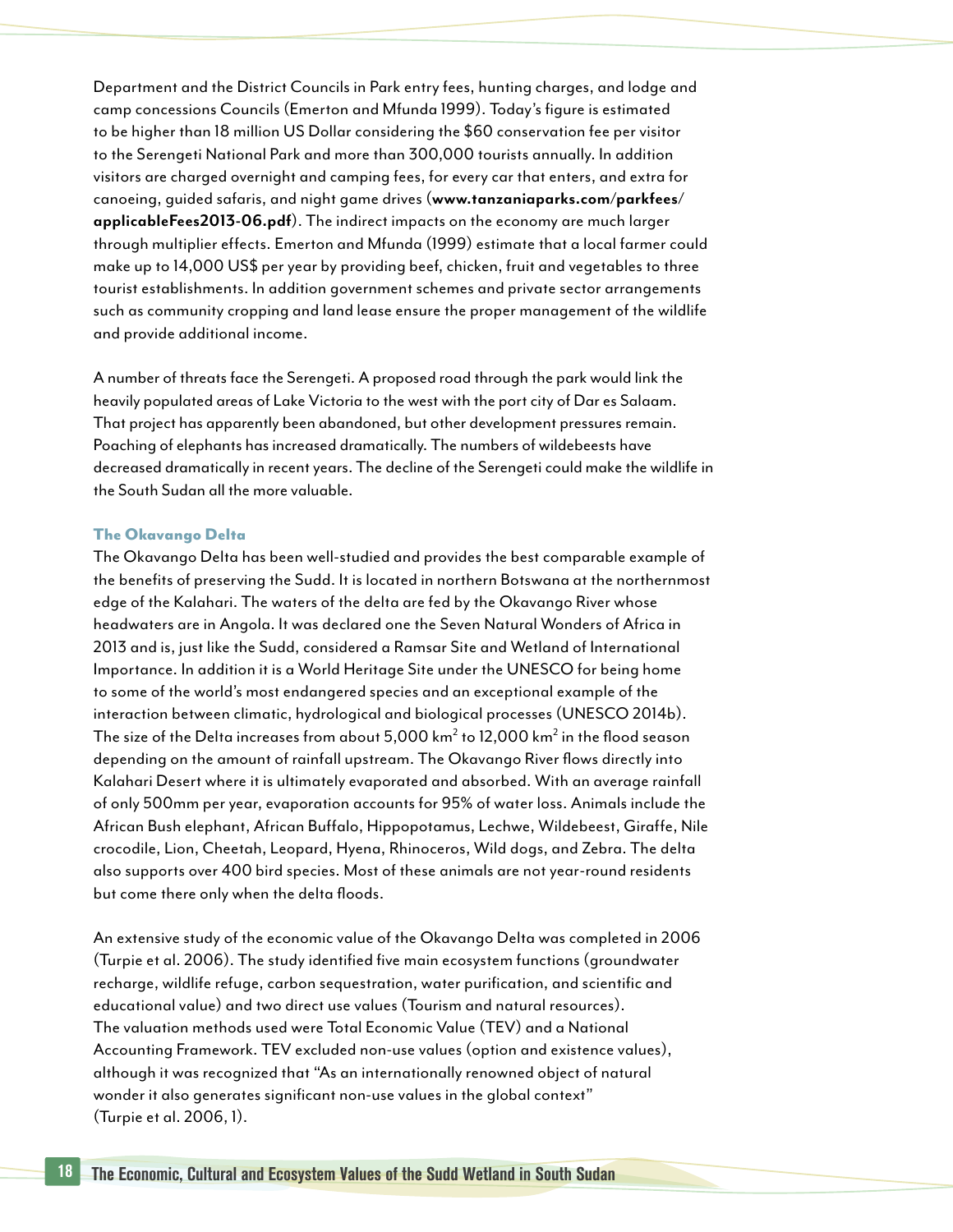One of the two direct use values, wildlife based tourism in Botswana, is the second largest income earner after diamond mining, accounting for 5% of Botswana's GDP in 2005 (Mbaiwa 2005). Tourism was almost non-existent in 1970s and has since grown with a focus on high quality/low volume. Among other restrictions this policy meant keeping the lodge sizes limited and only allowing 4x4 vehicles to enter the park. The Okavango Delta report by Turpie et al. (2006) estimates the economic output of tourism to be between 195 million to 215 million US\$. The direct GNP contribution accounts for about 73 million US\$ and about 60% of the jobs in the delta area are generated by tourism. The second direct use value, natural resource use, accounts for about 5.5 million USD per year and, including agricultural activity, increases to about 17.3 million USD.

The remaining ecosystem services evaluated in this study and its respective values are the following:

- Groundwater recharge—2.1 million US\$
- Carbon sequestration—14.4 million US\$ to 240 million US\$
- Wildlife refuge 15.4 million US\$ per year
- Water purification 36,000 US\$ per year
- Income from research and educational activity 4.4 million US\$ in 2005

While flood attenuation and sedimentation have significant values for the Sudd and its outflow into the Nile River, the value for the Okavango Delta is minimal since most of the possible overflow would be channeled into the Boteti River and Lake Ngami. Both have been dry since the 1990s and would be able to absorb most of the outflows.

In total the indirect use value of the Okavango Delta is estimated to be about 42 million US\$, however the authors point out that some of these estimates were made with soft data. Therefore a range of about 26.4 million to 81 million US\$ is given as a more informative number. While other studies show significantly higher values for wetlands (9,990 US\$/ha Costanza quoted in SIWI 2004), the Okavango Delta study by Turpie et al. (2006) estimates an average value of 12 US\$/ha for the wetland and 9 US\$/ha for the entire Ramsar site. The authors mention that this difference results from the minimal impact of flood attenuation and sedimentation due to the Delta lack of outflow. Furthermore water purification is relatively small in this study due to the low human density in the Delta.

Even though this study shows the extensive and sustainable value of the Okavango Delta, it faces a number of threats including climate change, increasing numbers of cattle encroaching on the delta and a plan by the Namibian government to build a hydroelectric dam in the Zambesi region which would affect the flow of water into the Okavango.

#### The Major Categories of Benefits of Preserving the Sudd

The four case studies discussed above can be used to get some ball park estimates of the economic benefits of preserving the ecosystem services of the Sudd as well the costs of the destruction of that ecosystem. We summarize here the benefits and potential benefits of preserving the ecosystem using mainly the Okavango Delta value. These values have been adjusted for inflation where necessary, e.g. the Okavango Delta study has been adjusted for the inflation rate of the US dollar from 2005 to 2015.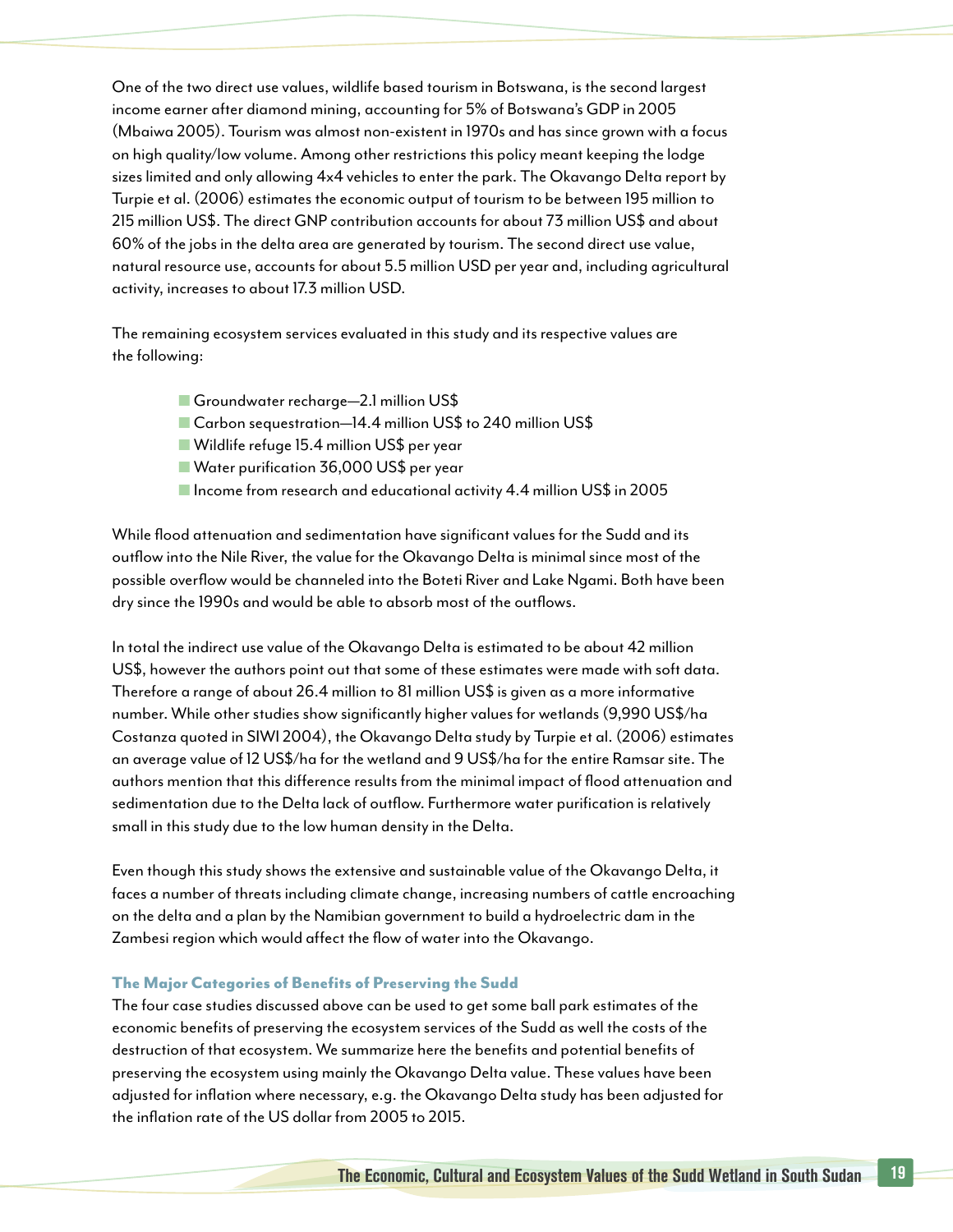#### Tourism

In order to transfer the values of other studies to the Sudd wetland a few assumptions were needed. Currently there is no international tourism industry present in the Sudd as well as in South Sudan in general. For the transfer value estimation we have to assume that a wellmanaged and stable tourism industry can be built up. The success and generated value of the tourism industry depends on a variety of factors, however the demand for a safe and unique experience of African wildlife is rising considering that other ecosystems are experiencing greater environmental pressures. Additionally the Sudd offers a massive migration that is assumed to be greater than the great migration in the Serengeti, one of its biggest selling points. These factors make a direct comparison very difficult and the estimated value has to be understood as such.

Tourism in the Okavango Delta produced approximately 200 million US\$ in 2005 (Turpie et al. 2006), while the estimation for the Serengeti only gives lower threshold of at least 18 million US\$ in just park fees. Considering that the Sudd is considerably bigger in size and extremely unique the potential for a tourism industry can be expected to be far greater than in the Okavango Delta. We estimate that a well-managed high-quality, low volume tourism industry could generate over 600 million US\$ per year. Again, it has to be emphasized that this number is just an estimation and could be even greater depending heavily on the political situation and the sustainable management of the wetland.

#### Household Resources

The average of a little less than 7 people per household in the counties around the Sudd are comparable to the counties used in the Okavango Delta evaluation that averaged 7.2 to 8.3 people per household. Households in the Okavango Delta derive their livelihoods from gathering, hunting, fishing, livestock, arable farming, crafts, and the formal sector. Similarly to the Sudd most arable farming is carried out for subsistence purposes. 75% of the households in the Okavango Delta are crop farmers, which compares to the average of Jonglei's 73%, Lakes' 82% and Unity's 59% of households being crop farmers. The Sudd has an estimated 140,877 households that depend on agriculture for their living. The main difference here is again the size. The Okavango Delta has a population that is only about 1/10<sup>th</sup> of the size of the Sudd and hence the Sudd's value for household resources is estimated to be considerably larger. Taking the population size as the relevant factor for the multiplication of the transfer value and adjusting for inflation, we estimate that the wetland produces household resources valued about 207.6 million US\$ per year. Similarly to tourism this value can vary depending on the sustainable management of fishery, agriculture, and forestry. In a time of food insecurities the value for household resources given above seems very conservative.

#### Groundwater recharge

The value of groundwater recharge in the Okavango Delta, Turpie et al. (2006) is estimated by taking the annual amount of groundwater abstraction and then multiply it with an estimated willingness to pay of about 0.36 US\$ per cubic meter. The annual groundwater abstraction is estimated for domestic use, businesses and livestock and therefore closely related to the population size. Turpie et al. (2006) estimate 5.8 Mm $^{\rm 3}$  of water being used by 111,000 people. While there is no data available on the value of a cubic meter of water in the Sudd or the amount of water used per a certain time period, we know from the Statistical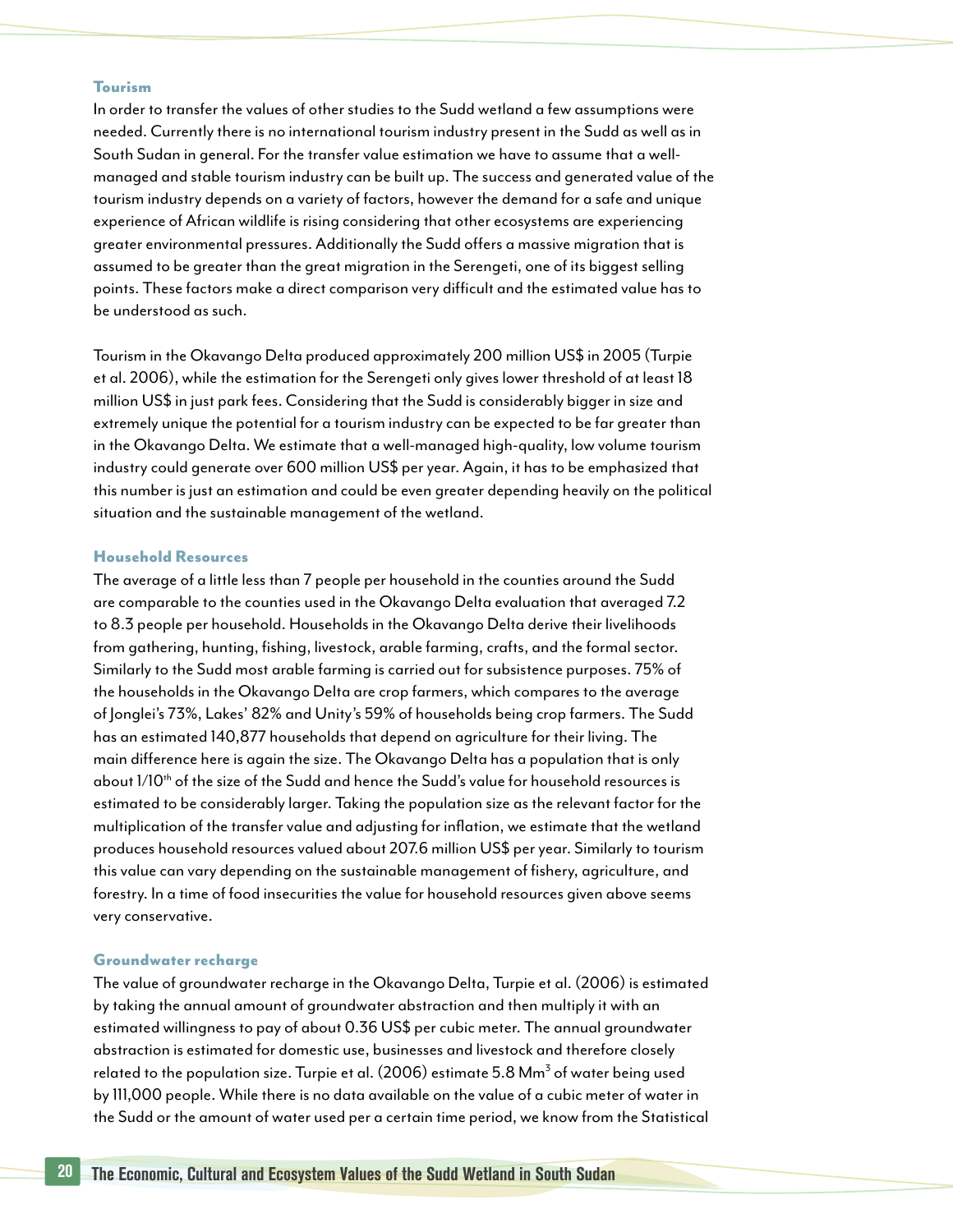Year Book for Southern Sudan (2010) that more than 68% of the population in Jonglei and Lakes receive their drinking water from deep boreholes and hand pumps. Similar numbers can be found for Unity, where a greater part of the population, about 30%, have open water as their primary drinking water source. Due to the similarities in the household activities of the Okavango Delta and the Sudd the closest estimation is that the population uses about 58  $\text{Mm}^3$  at a value of 25.1 million US\$.

#### Carbon sequestration

While we do not have specific data on the biomass of the Sudd wetland and neither did the Okavango Delta study, wetland carbon sequestration can be estimated by using a leaf area index (LAI). This index finds that a normally flooded area, at least the Ramsar site of 57,000km² in the case of the Sudd, will sink about 1.3510 T/ha, while a seasonally flooded area, at least 30,000km² in the case of the Sudd, will sink about 1.3920 T/ha of carbon per year. Turpie et al. (2006) assume three different estimates, whereas we will only estimate the amount using the lowest number, 6 US\$ per ton, to give a minimum value for carbon sequestration of the Sudd. Using the same assumptions and a conservative estimate of 30,000km $^{\sf 2}$  seasonally flooded areas in addition to the 57,000km $^{\sf 2}$  flooded area we find that the wetland's carbon sequestration ability amounts to at least 71.26 million US\$ per year. The true size of the Sudd and its different forms of wetlands could be far greater and, hence the values should only be considered a minimum of the true amount.

#### Wildlife Refuge

Similar to the Okavango Delta's wildlife, the Sudd's animals migrate beyond the boundaries of the wetland. The value of the Sudd supporting this wildlife for the neighboring regions, e.g. the Bandingilo National Park, Boma National Park and Southern National Park, is indirect and not included in the tourism or household resources estimation. The Wildlife Conservation Society has conducted aerial surveys of several regions in South Sudan and reported one of the world's largest animal migrations with about 1.3 million antelope. The migratory routes are estimated to go through Boma National Park, Bandingilo National Park, and the Sudd. In the 2010 Aerial Survey of Wildlife the Wildlife Conservation Society estimated over 400,000 Tiangs, 165,000 Mongolla Gazelles, 112,578 White-eared Kob and over 10,000 of the endangered Nile Lechwe in one part of the Sudd (WCS 2010). The hard-to-reach wetland has given many animals a refuge from wartime hunters and post-war poachers and is an important feeding ground for many migratory birds.

The estimated value of the Sudd as a wildlife refuge depends on the amount of wildlife that the wetland can support and its hunting and eco-tourism value for the neighboring regions. The Okavango Delta study by Turpie et al. (2006) estimates that an area of 28,782 km² has a hunting value of about 9.5 million US\$ per year and an eco-tourism value of about 4.2 million US\$ per year. The area includes a large region that is rarely flooded and as the Sudd provides an area at least 4 times as large as the size used by Turpie et al. (2006), we can estimate a value of about 45.6 million US\$ per year in hunting value and 20.16 million US\$ per year in eco-tourism for the neighboring regions. Again the total value of about 65.76 million US\$ per year is just lower boundaries of the possible benefit of the wildlife value supported by the Sudd wetland.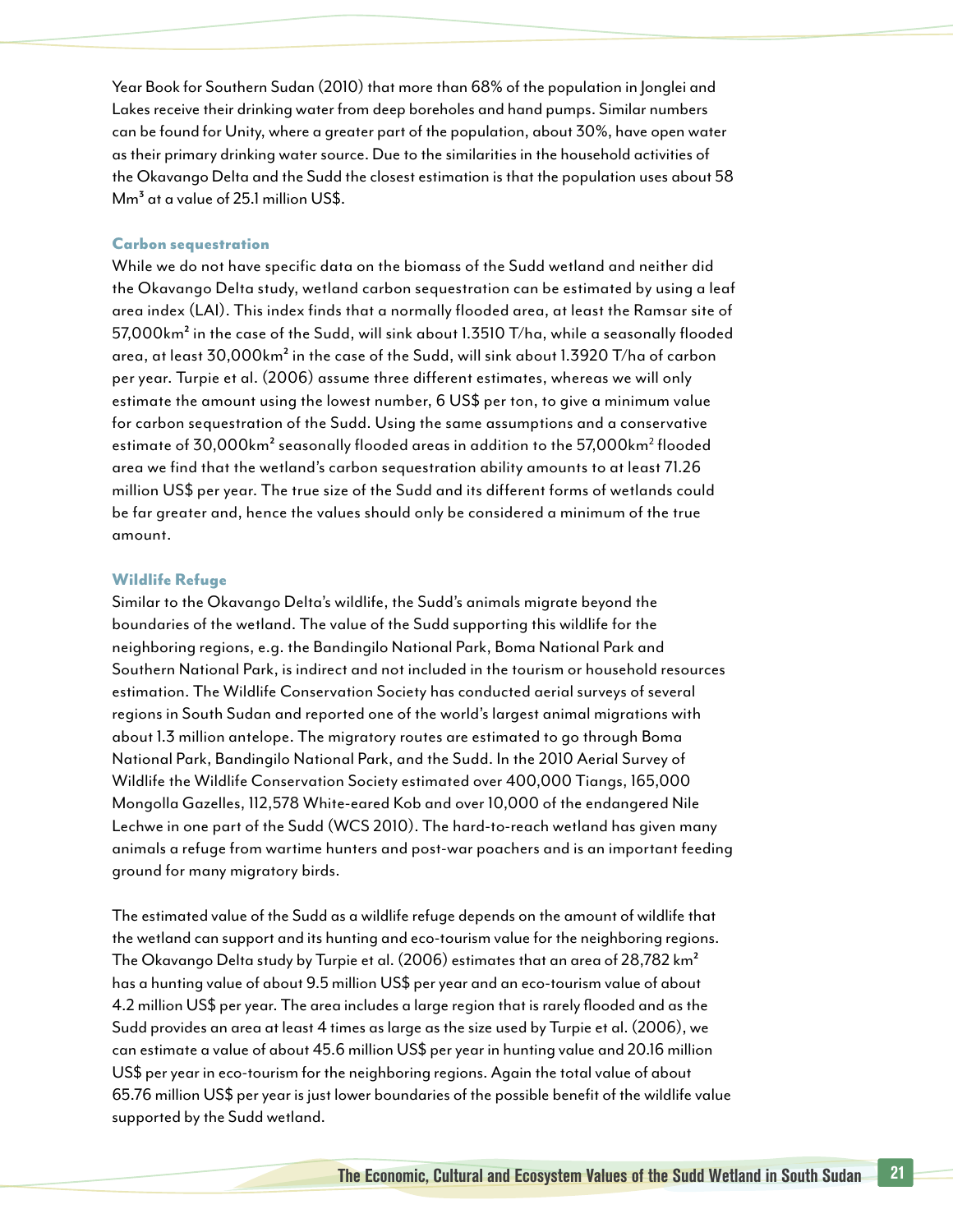#### Water purification / Filtering / Water Supply

Most households receive their drinking water either directly from the river or from groundwater wells that are recharged by the Nile. In addition over 88% of the population has no toilet facility, which means that the wetland swallows a considerable amount of waste and is the main source of water purification and filtering. Turpie et al. (2006) estimate the cost of wastewater treatment supported by the Okavango Delta based on the amount of camps, tourists, and workers. While there is currently no tourism and camps found in the Sudd, the local population would require a different source for their clean drinking water. The cost of local water treatment plants, transportation of water, the possible health consequences for the part of the population that could not have the same access to clean water, and displacement of people is difficult to estimate due to the lack of data. Turpie et al. (2006) estimate about 740,000 US\$ per year for the Okavango Delta, which seems extremely low in the unique case of the Sudd, especially with a large portion of the water supporting the regions downstream of the Nile. Again we take the population size as the relevant multiplication factor and find that a lower bound for the ecosystem service in water supply and filtration of the Sudd is about 8.88 million US\$.

#### Scientific and Educational Value

Research and education has great potential in the Sudd due to its unique flora and fauna. Developed research programs in the Okavango Delta created a benefit of about 4.4 million US\$ in 2005. The estimated value for the Sudd is at least as large and can have further benefits in raising awareness for the region and supporting local employment and educational opportunities for students. Due to its size, the lack of past research and the potential for the discovery of new species we estimate that the wetland could account for at least 12 million US\$ per year if managed properly.

#### Flood control

The Okavango Delta has no outflow so that an estimation of the wetlands flood control is not necessary. The Nile flowing through the Sudd on the other hand outflows in Malakal and strongly regulates the amount of water. During the wet season the Sudd expands and saves a great amount of the Nile's water, so that it can be released steadily during the dry season. While the Blue Nile has a great fluctuation throughout the year, the White Nile's flow remains balanced due to the Sudd's ability to absorb a lot of the extra water. The Sudd is a natural dam and as such the population and wildlife have adapted to its seasonal behavior. If a similar infrastructure had to be built the cost could be comparable to that of the Aswan Dam or the Grand Ethiopian Renaissance Dam. Both projects are estimated to have or will cost billions of US\$ in construction and require constant upkeep.

#### The Economic Value of Preserving the Sudd

Based on the calculations above, the (potential) direct use value of the Sudd amounts to about 807.6 million US\$ per year coming from tourism and household resources. For the indirect value of the Sudd we find a value of at least 183.34 million US\$ per year in addition to the unknown value for flood control. Adding the values the Sudd produces an estimated 990.94 million US\$ per year or 173.85 US\$ per hectare per year. An estimation of wetland economic values for freshwater wetlands using a global database Schuyt and Brander (2004) estimate a value of about 196.79 US\$ per hectare per year in 2015 dollars, hence a very close estimate considering the lower bound estimations for most of our transfer values.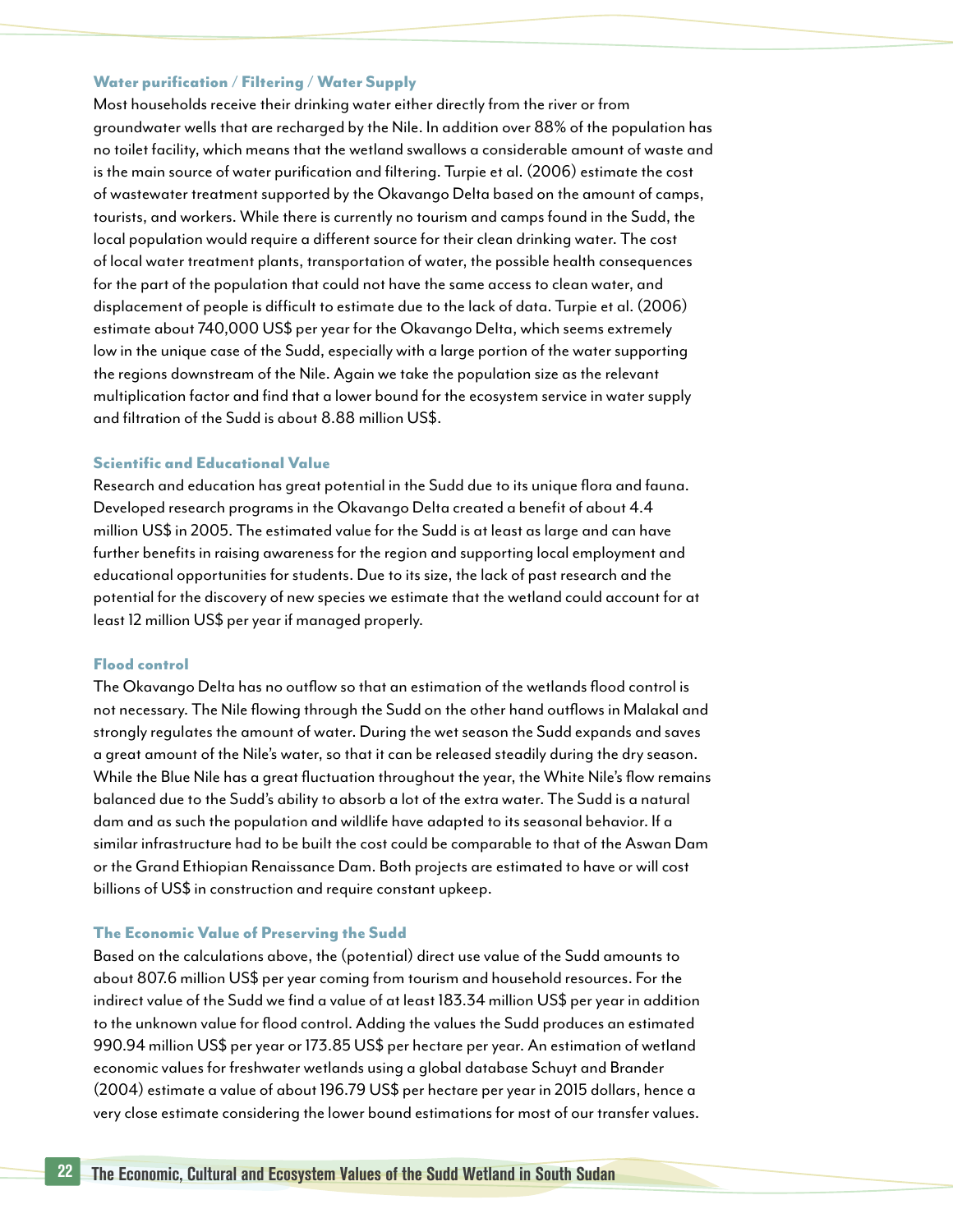

The values we find in this transfer value study for the ecosystem services of the Sudd are a rough estimate and represent only a lower bound of the true value. However, it is not a rough estimate that the Sudd supports the livelihood of more than a million people and a unique wildlife and ecosystem. A more detailed analysis would require field research, which is difficult at this time due to the ongoing conflict in South Sudan.

#### *Other Benefits of Preserving the Sudd*

#### National Identity

The cases of the Serengeti and the Okavango Delta have shown that the major direct benefits of ecosystem preservation are the possibility for a tourism industry and the agricultural and resource related values. In the case of the Sudd the tourism industry would not only create jobs for locals, but give ex-combatants the chance to transition out of the live as a soldier and use their skills as rangers. A well-managed tourism industry can provide a sustainable and secure future for many of the locals and a basis for peace. The pride of a magnificent wildlife can create a sense of national identity that reduces the tension between conflicting groups in the country.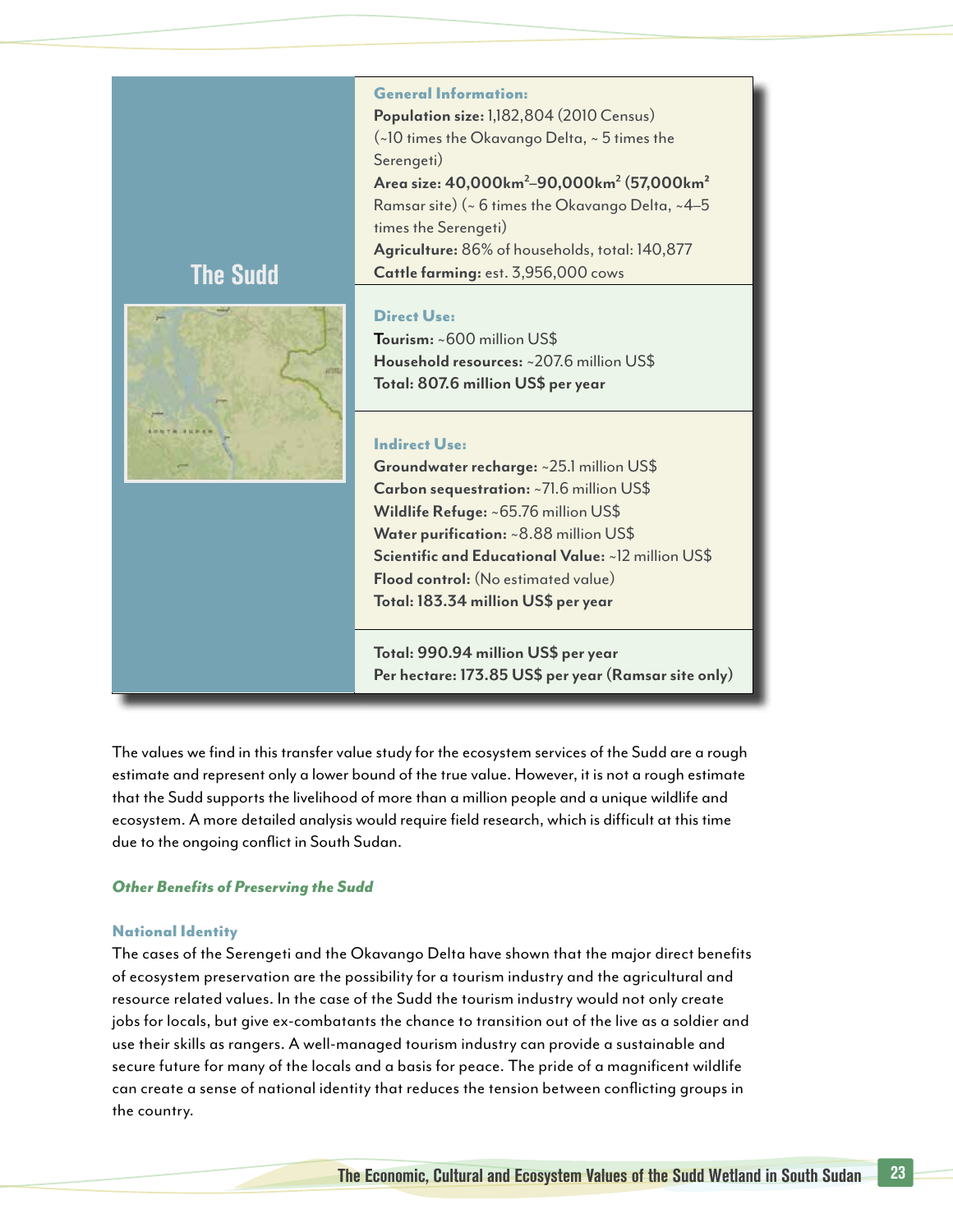#### Culture and social activities

A major part of the livelihood of the people in the Sudd are cattle herds, some of which can reach up to 500 cows. The cattle are often at the center of the local culture and are treated as a form of currency and objects of beauty and pride. Cattle herders will move with the herds into higher regions during the rainy season and return to the Sudd during the dry season, when the retracting waters have left rich vegetation, while the rest of the country becomes dry. The return to the Sudd is often used as social gathering with festivities and cultural events where economic, political, and social topics are discussed. It is also used to meet potential partners and have weddings. Often the groom's family will give the bride's family a significant amount of cows as a reversed dowry payment.

#### Climate

The ecosystem services of the Sudd have a great influence not only on the area, but affect regions downstream and in central Africa. The existence of the Sudd results in a lower ground temperature of up to 2ºC and the rainfall in the local area (by up to 40%) and surrounding areas (e.g. over central Sudan by up to 15%). Van der Ent et al. (2010) find that almost all evaporation over east and central Africa returns as precipitation over the continent. They point out that measures that result in the decrease of evaporation in such areas would enhance droughts in downwind areas. The Sudd's "lost" evaporation is therefore not really lost, but actually the source for a great amount of rain in other regions.

#### **Displacement**

In the case of the Aral Sea an estimated 4 million people lost their livelihood (Barghouti 2006) and about 500,000 Marsh Arabs are considered environmental refugees due to the drying out of the Mesopotamian Marsh (Partow 2001). A region that already suffers from displacement and a significant number of refugees the additional displacement due to the potential reduction of wetland in the Sudd could have dramatic consequences for the livelihood of the Sudd's and its neighboring populations.

#### Diversity and Risk

The Sudd faces environmental pressure from the focus on developing short-term profitable economic sectors like the oil industry, the benefits from the Jonglei canal, and similar projects. Whereas the Sudd provides a variety of economic sectors—tourism, agriculture, cattle farming, fishery, hunting, research and education—these other developments reduce South Sudan's economic diversity to only a few sectors. In times of climate change and political and economic instability of trade partners, the importance of a resilient and sustainable economy is becoming greater. Such sustainability is achieved by strategies and policies that support diversity and resource use efficiency in the country's economy (Templet 1999). Greater diversity in the economic sector also increases economic output for a given level of energy throughput, an especially scarce resource in South Sudan. In the case of the Sudd the energy input for its economic sectors come from renewable sources from the ecosystem, which allows it to create some of the high non-market values found in the study above. In this sense the ecosystem of the Sudd is a renewable low-cost energy plant that provides the basis for the livelihoods of about 1 million people.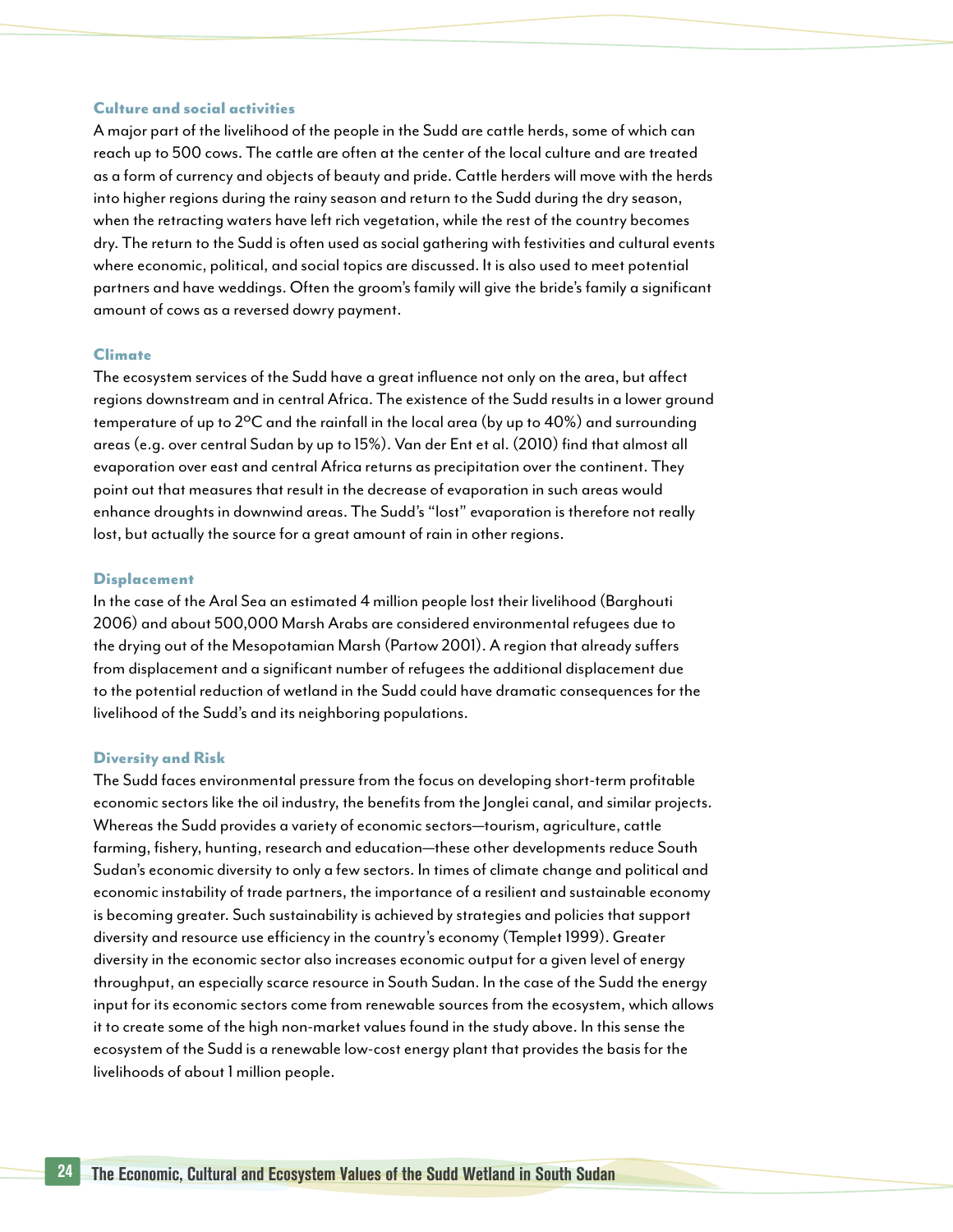"THE SUDD WETLAND IS ONE OF THE WORLD'S MOST UNIQUE AND VALUABLE ECOSYSTEMS."

The Economic and Economic Sudan 25 and Economic Sudan 25 and 25 and 25 and 25 and 35 and 35 and 35 and 35 and 35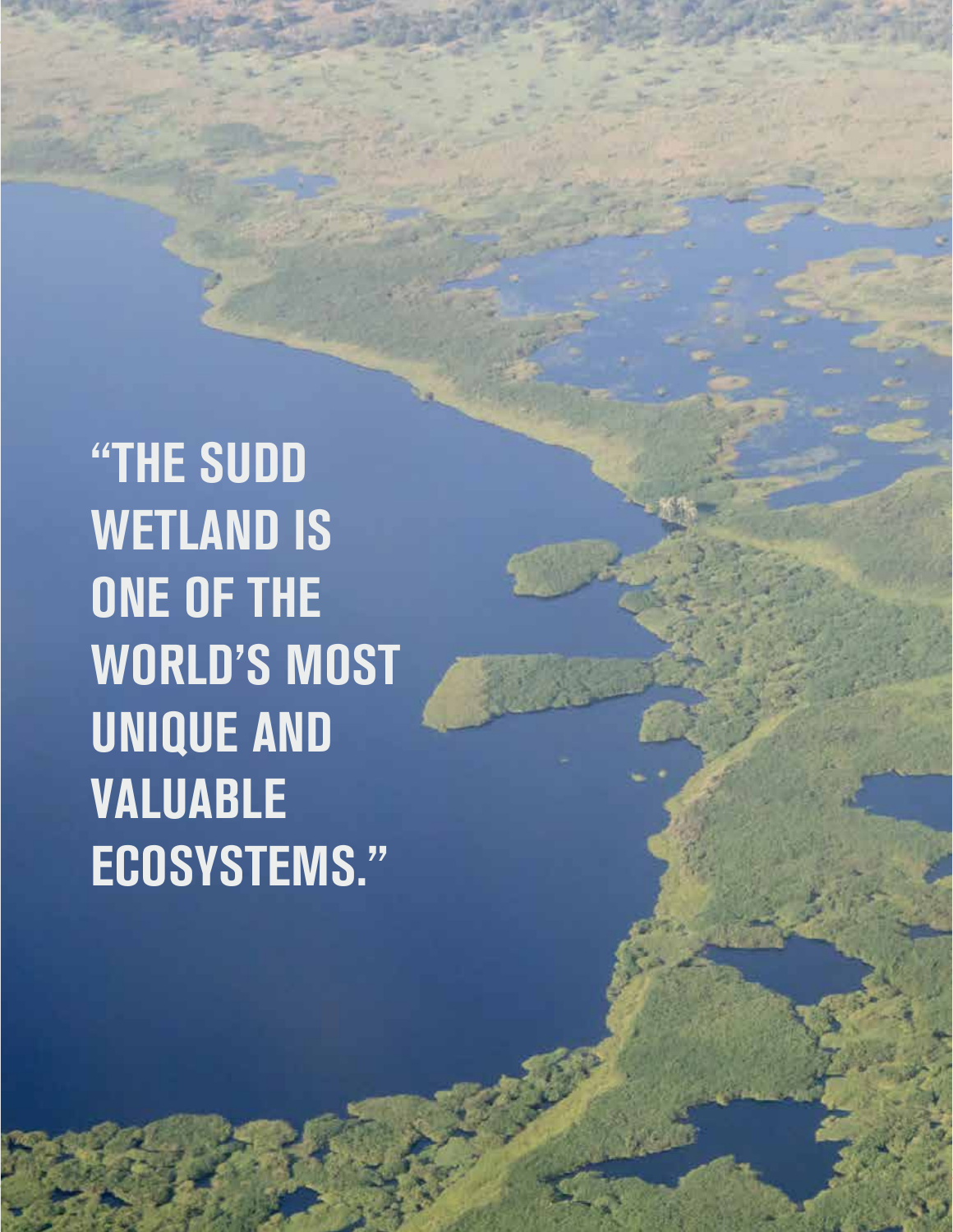### VI. Maintaining the Ecosystem Services of the Sudd: An Evolutionary Approach to Development and the Environment

The standard economic approach to environmental policy begins with the assumption that markets know best, that is, the market mechanism is the most efficient way to allocate societies' scarce resources as long as price signals accurately reflect consumer demand preferences and producer supply costs. After prices are corrected to reflect market failures, the market is again the key to maximizing social welfare. But markets do more than allocate resources. They also shape human institutions, value systems, and world views. Markets are a powerful evolutionary force. They are efficient in allocating resources toward the goal of maximizing surplus value. Like other evolutionary forces, markets cannot see very far ahead. The inability of markets to take into account looming environmental crises like climate change and biodiversity loss is a case in point. Scientists tell us that we are so seriously destabilizing the earth's life support systems, that the collapse of human society is a real possibility (Lenton et al. 2008). A realistic policy approach to the Sudd Wetland should recognize the limits of markets in making long-term choices that are in the best interest of human societies. An evolutionary approach uses scientific knowledge and human foresight not only to promote market efficiency but more importantly to actively guide the direction of economic development.

 The choice between letting the destruction of the Sudd continue as dictated by the whims of market forces, or to preserve its unique environmental and cultural features for the benefit of society is clearly framed by the Jonglei canal proposal. A business-as-usual approach will result in the destruction of a unique and irreplaceable piece of the natural world that could enhance the well-being of the citizens of South Sudan for generations to come. To avoid this outcome requires active intervention on the part of policy makers. Such an intervention need not destroy the creative power of individual and community initiatives. Government policy can set the top-down parameters within which market forces work and then let bottom-up creativity work within that framework. This is illustrated by Figure 2.



*Figure 2. Top-Down Parameters and Bottom-Up Initiatives*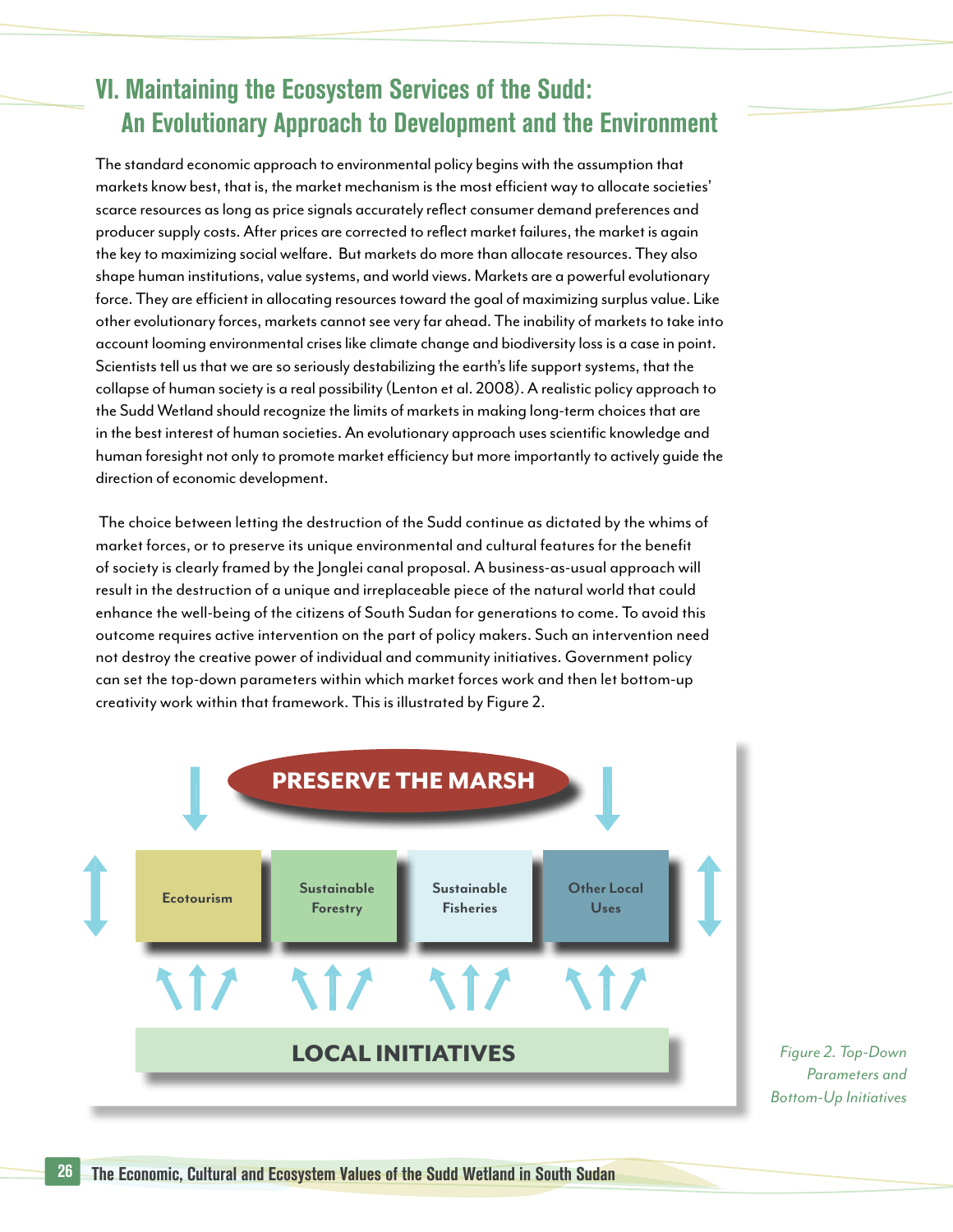The fundamental policy question is whether or not to preserve the wetland. This decision should be made after careful democratic deliberation by all the parties potentially affected. Economic, social and environmental considerations must be taken into account using both qualitative and quantitative indicators of the value of the Sudd and the effects of alternative uses of it, as described in this report. If the decision is to preserve the wetland, this sets the basic parameters of its future use. Future uses should preserve the integrity of the Sudd including its hydrological functions, its biodiversity, and its contribution to the livelihoods of local cultures. This requires top-down regulations to insure the sustainability of those functions. The next step in policy formulation is to identify and promote uses of the wetland that can increase the well-being of the people of South Sudan in the context of preserving the sustaining functions of the Sudd. Possible uses might be sustainable forestry, sustainable fisheries, ecotourism and yet unknown local uses that could provide income without drawing down South Sudan's natural capital. These uses could be promoted by government policies, local initiatives, and initiatives supported by NGO and other outside donors. Identifying and promoting broad types of use is both a top-down and bottom-up process. Finally, the success of any of these initiative depends on local entrepreneurs thinking through and carrying out specific projects. Given encouragement, technical advice and financial support, individual and local communities could make the Sudd wetland a major driver of development in South Sudan.

Policy choices toward the environment are frequently characterized as "command and control" versus "free market" solutions. This is a mischaracterization of the choices. First of all, market capitalism has thrived because of massive government investments in infrastructure, communications, education, and institutions and laws conductive to capital accumulation (Mazzucatto 2013). Secondly, a lack of government intervention does not mean a lack of control. Ultrasocial systems like the human economy are characterized by "control without hierarchy" (Gordon 2007, Gowdy and Krall 2015). The human economy is guided by an invisible hand but one of a very different sort than that envisioned by Adam Smith (or at least by his present day followers) (Wilson and Gowdy 2015). The drive for economic surplus has "downward effects" on social organization and individual behavior. In the human economy the imperative of surplus production pulls along political and religious institutions, legal systems, and even individual belief systems, that tend to reinforce the process of wealth accumulation. This interlocking system has evolved over hundreds of years and is a major reason why it is so difficult to break out of accepted ways of doing things that are frequently detrimental to the common good.

#### *Two Development Paths*

#### 1. Business as usual and the tyranny of small decisions

Alfred Kahn (1966) described the "tyranny of small decisions" as a situation where a number of small seemingly insignificant decisions accumulate and result in an undesirable long-run outcome. Such situations abound in environmental issues. William Odum (1982) applied the principle to the marshlands along the coast of Massachusetts and Connecticut in the U.S. which were reduced by 50% between 1950 and 1970 because of small incremental decisions on the part of landowners. Another example is the Florida everglades which have "suffered, not from a single adverse decision, but from a multitude of small pin pricks. These include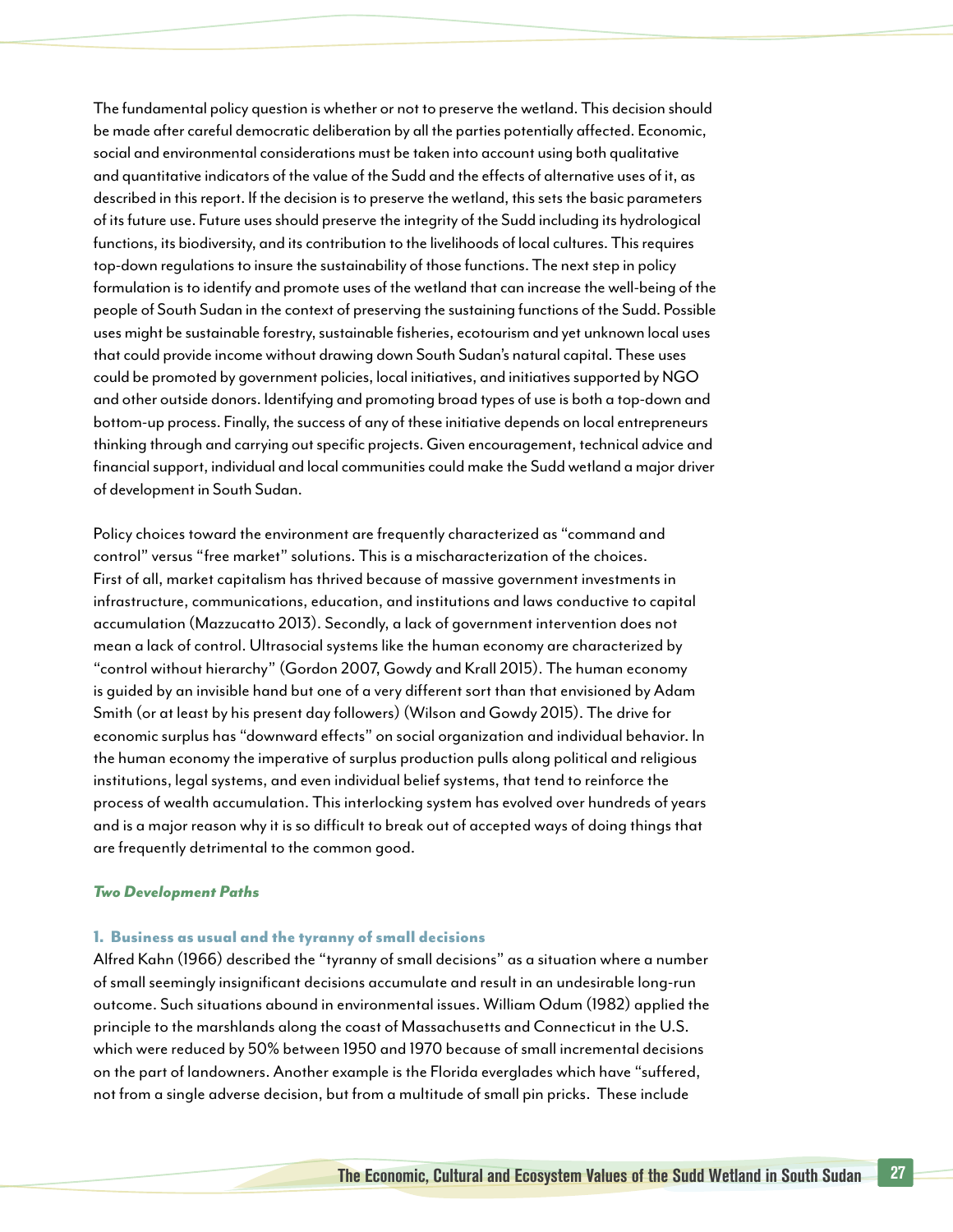a series of independent choices to add one more drainage canal, one more roadway, one more retirement village, and one more [water] well to provide Miami with drinking water. No one chose to reduce the annual surface flow of water into the Everglades National Park, to intensify the effects of droughts, or to encourage unnaturally hot, destructive fires. Yet all of these things have happened, and, at this point, it is not clear how the "decision" to degrade the Everglades can be reversed" (Odum 1982).

A business as usually policy will result in the continued degradation of the Sudd and the loss of its potential as an intact ecosystem. There is a disconnect between the spatial and temporal decisions made by individuals and decisions that could be made in the best interests of the public at large and future generations. It should be recognized that a decision not to intervene and protect the wetland is still a "decision."

#### 2. Establishing an Evolutionary Path toward Sustainability

The policy decision to preserve the Sudd wetland or not is in many ways typical of the decisions worldwide having the greatest impact on the environment and human livelihoods. These include dams financed by NGOs like the World Bank, government agencies granting concession to Palm Oil plantations in Malaysia, governments in Canada promoting development of the Alberta tar sands, communities deciding how to regulate fracking, and decisions at all governmental levels about climate change policies. These are non-marginal choices and which ones are picked will set into motion an irreversible change of events that can only vaguely be predicted. Whichever paths are chosen will have large and irreversible consequences for the environment, equity, and institutions. These kinds of projects change the constraints and incentives—the forces guiding natural section—on a large scale in a given area.

This is not a bottom-up free market approach. Constraints are imposed top-down by a government agency with enforcement powers. The over-reaching constraint is protecting and maintaining the Sudd's ecosystems and their functions. Within that constraint, specific uses may be allowed, also with constraints and the power to enforce them. This approach fully recognizes the conflicts between economic development and the environment, and between economic development and human well-being.

The benefits and cost of conserving the Sudd or losing this ecosystem to projects like the Jonglei Canal can be summarized by looking at the two general paths these decisions can put its development on. If the Jonglei Canal was completed or if it was developed in an unsustainable way the wetland would slowly reduce in size and desertification of the region would increase. A great amount of arable and grazing land would be lost and with it the livelihood of a great amount of the Sudd's population. The reduction in wetland size or its pollution would also have a direct effect on the other source of nutrition in the region – fishery. The loss of the livelihood for most of the Sudd's population will force the people to move to other regions, as seen in the case of the Mesopotamian Marsh, creating an even greater stream of refugees in an area that already suffers from population displacements.

Indirectly the wildlife that relies on the Sudd as a stop on their migratory routes, as a nutritious refugee in the dry season, or simply as their living space, will be reduced dramatically and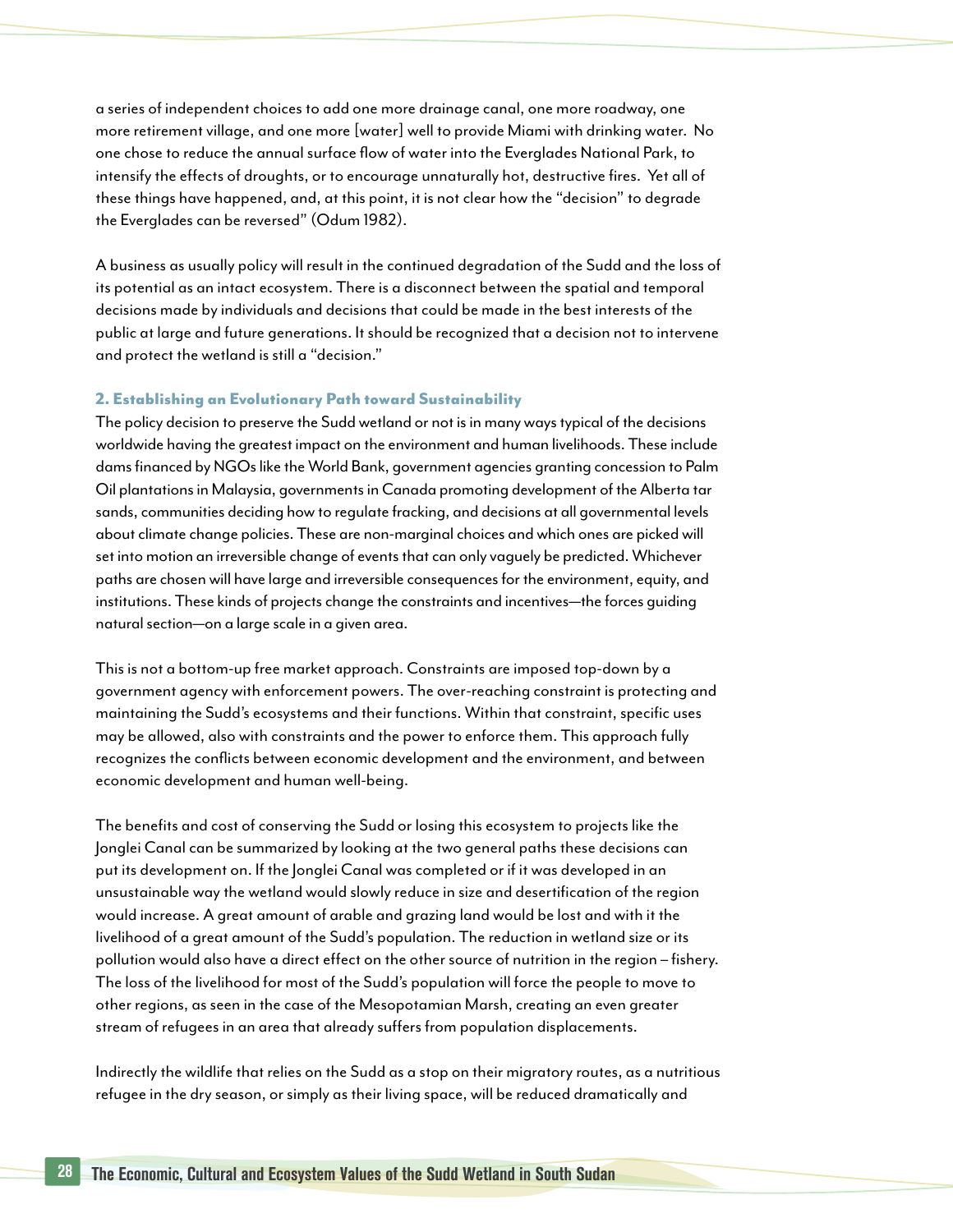many species might even face extinction in the region. Climate models estimate that temperatures would locally increase and precipitation would decrease in the neighboring regions. In addition, water, especially clean drinking water would become scarce, and the consequences of flooding and threats to health are uncertain.

The unsustainable development path is shown on the right side in Figure 3 below. The left side in the figure shows that sustainable development and conservation of the Sudd will maintain and even improve the local livelihoods through agriculture, cattle farming, and fishery, as well as the potential for high-quality, low quantity eco-tourism. The interest of the scientific community in the Sudd's unique fauna and flora would bring additional development through research and educational opportunities.



*Figure 3. Overview of the two development paths of the Sudd*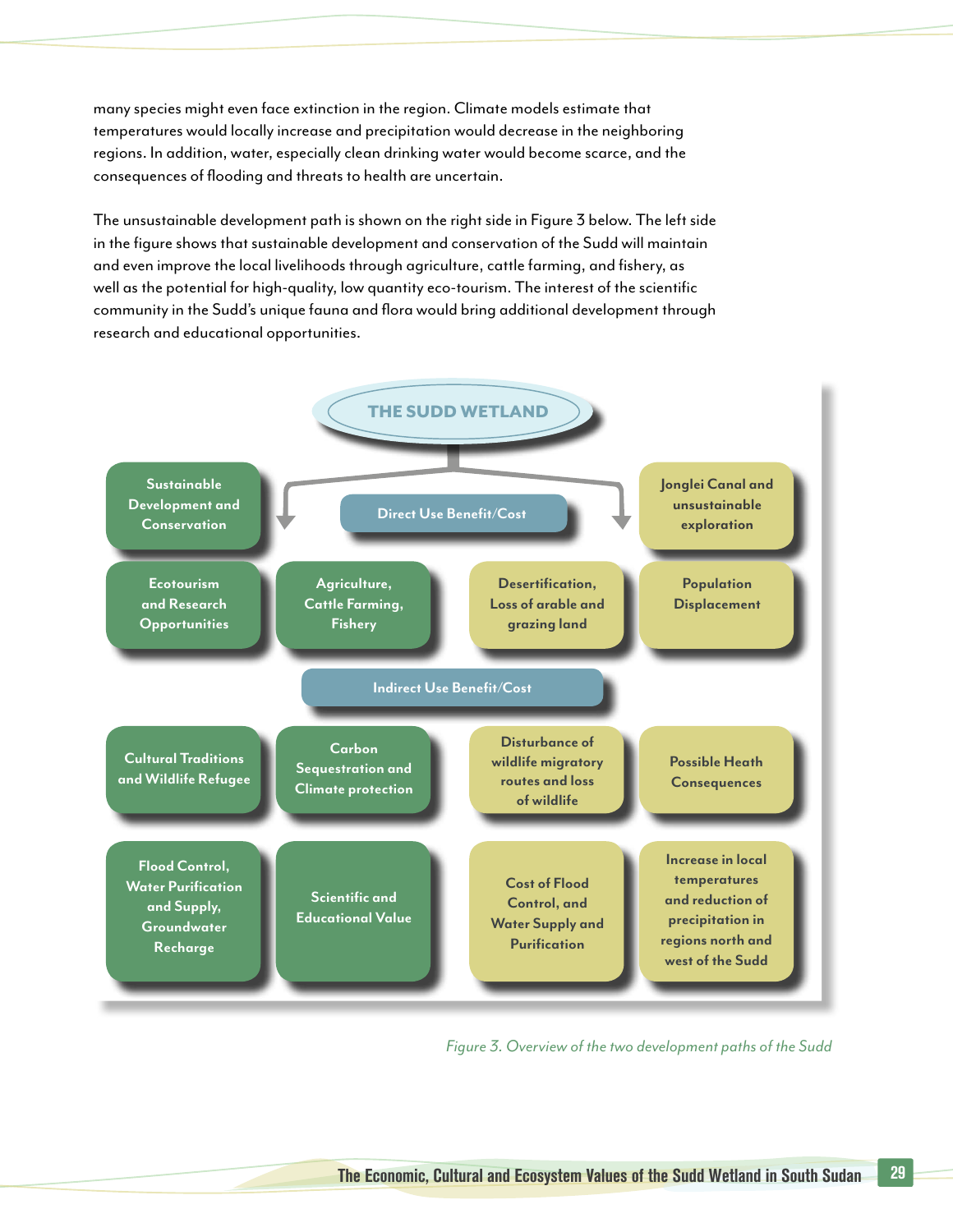This path would also allow the local population to continue their rich cultural traditions. The unique wildlife of the region and the migrating animals would continue to have their refuge and the ecosystem would continue to provide safe drinking water and recharge the groundwater.

In times of continuing climate change the Sudd would keep capturing and storing carbon and improve the local climate and precipitation. Finally, the local as well as the global community would be able to benefit from the findings of research conducted in the Sudd wetland.

The Sudd wetland is a poster child for the challenges facing not only Sub-Saharan Africa but also the entire human species in an era of unprecedented globalization. The world's ecosystems and its unique human cultures are being degraded both by small, seemingly rational decisions as well as massive projects undertaken without a clear understanding of their long-term consequences. The fate of the Sudd depends on the ability of the people of South Sudan to take control of their own future and avoid the mistakes others have made, and to learn from the success stories of enlightened government processes.

### VII. Summary

The Sudd wetland is one of the world's most unique and valuable ecosystems. It is threatened by a variety of development pressures from small-scale drainage and water diversion to a plan to almost completely drain the wetland to provide water for agriculture downstream. The development pressures on the Sudd illustrate how economic and political drivers can lead to the destruction of a valuable and irreplaceable ecosystem and major disruptions to the cultures that have thrived there for centuries. The case of the Sudd also illustrates how a broader and more refined approach to development and the environment can be based upon an understanding of the importance of large ecosystems and point the way to more balanced, more nuanced, and more long-term policies.

The key to all human uses of ecosystems, and indeed human life are the supporting functions described as "those that are necessary for the production of all other ecosystem services, such as primary production, production of oxygen, and soil formation" (MEA 2005, p. 8). These functions are the basic biophysical life-support systems of the planet that make all other functions, indeed life itself, possible. Supporting functions make possible economic functions captured in the category "provisioning" services. These include the products directly obtained from ecosystems including market and quasi-market goods and services such as food and fiber, fuel, medicines, and fresh water. Bringing the idea of preserving supporting functions fully into economic theory and policy frameworks is not an easy task. Sustaining the supporting functions of the world's biophysical systems implies in many cases maintaining them intact, including their evolutionary potential to adjust to large and sudden changes.

In this report we explored some of the theoretical and practical issues involved in valuing the natural world in general and the Sudd wetland in particular. In our monetary estimates of the value of the Sudd we focus on economic value, but we take a broad view incorporating new developments in economic theory and policy. In particular, we use findings from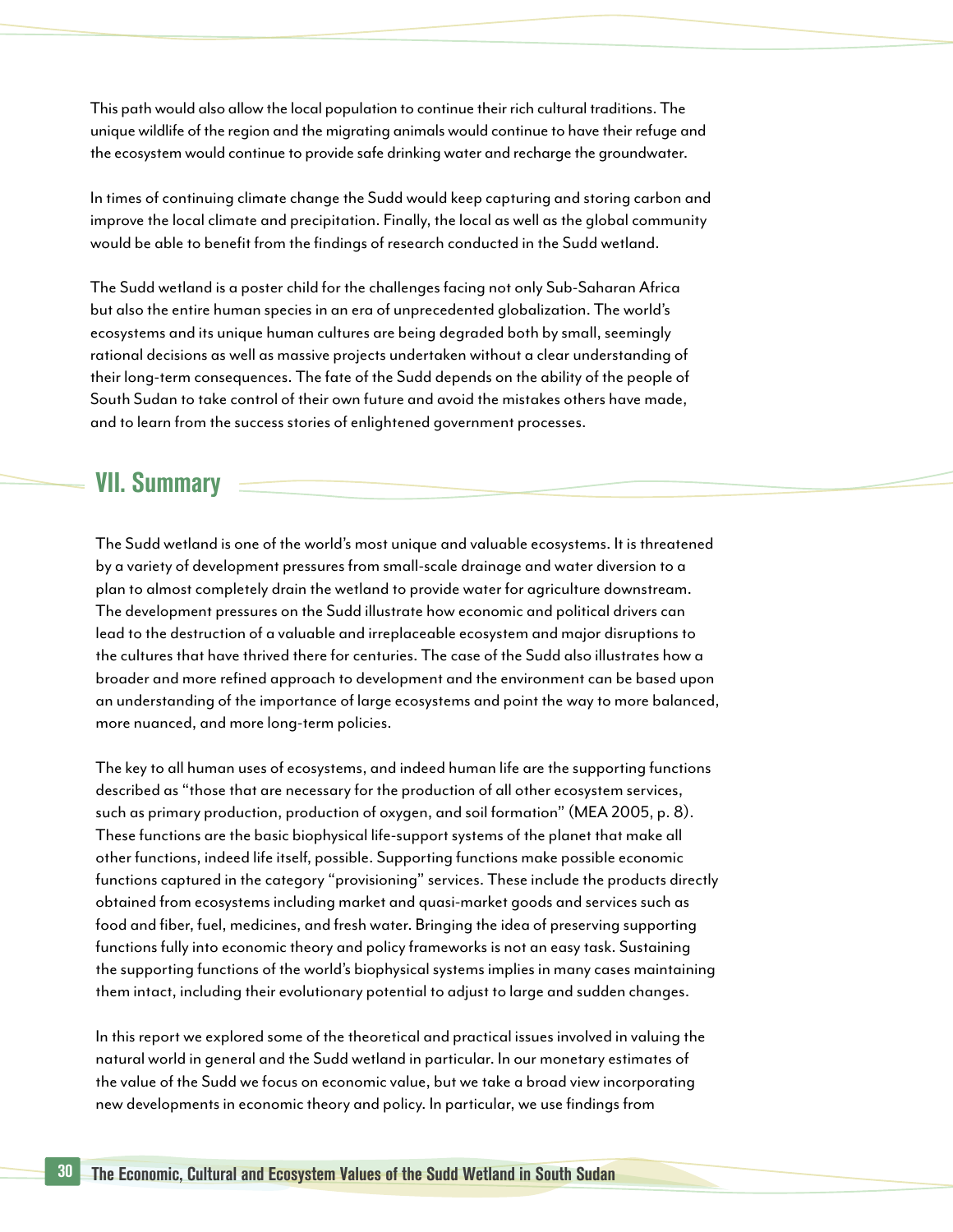behavioral economics, behavioral science, institutional economics, and new approaches from evolutionary economics and evolutionary biology, to broaden the scope of "value" beyond market or quasi-market values. The Sudd wetland in South Sudan offers an excellent case study of the challenges and opportunities of ecosystem valuation. The Sudd is an area of immense biological, cultural and economic importance. The conflicts there between different visions of valuation, and by implication different visions of development, could not be sharper and they starkly illuminate the consequences of policy decisions that are sometimes hard to see in more developed economies.

Our approach recognizes (1) the role of ecological process in maintaining the integrity of life support systems, (2) the role of these life support systems in maintaining human societies, and (3) the conflict between local ecosystem integrity and the continued expansion of the global economy. An important point that comes out of this study is the importance of stable institutions in supporting conservation efforts. Successful conservation efforts (Africa's world famous national parks in Botswana, Kenya, Tanzania and South Africa for example) have all taken place within a framework of transparent legal systems, mechanisms to control civil strife, and sound integrated policy planning. Likewise, the worst cases of environmental abuse (The draining of the Aral Sea and the Mesopotamian marsh, for example) have occurred when there is a lack of institutions that allow stability, a lack of cooperation among competing interests, and a lack of comprehensive planning.

We apply a transfer value method to estimate the value of the wetland's ecosystem services. A study of the ecosystem services of the Okavango Delta (Turpie et al. 2006) is used to find comparable amounts for the direct benefits, such as potential ecotourism, household resources, agriculture, and cattle grazing. Added are the adjusted values for indirect benefits of the same study - groundwater recharge, water purification, carbon sequestration, wildlife refuge and the scientific and educational value. We also find that the Sudd wetland provides further benefits such as flood control, a potential for National Identity building, the basis for cultural and social activities, and a regulator for the local climate, however monetary values for these benefits could not be estimated.

The policy decision to preserve an ecosystem like the Sudd wetland or not is in many ways typical of the decisions having the greatest impact on the environment and human livelihoods. Globally, large projects affecting the environment set into motion an irreversible chain of events whose consequences can only vaguely be predicted. Whichever path is chosen for the Sudd will have large and irreversible consequences for the environment, equity, and institutions. If the Sudd is severely degraded options for sustainable development will be eliminated. This loss of options will result in a loss of economic diversity and increase the risk of disruption due to volatility in markets, political stability, and increased susceptibility to exogenous events lying beyond the control of the local population. Our approach emphasizes the value of a system's resilience and allowing for the reversibility of decisions. Ultimately, a sustainable South Sudan depends on institutions able to promote gender equality, income security, regulate the commons, and a stable and reliable security and legal system. Development decisions should be made in a way that shapes markets and leads to a sustainable evolutionary path.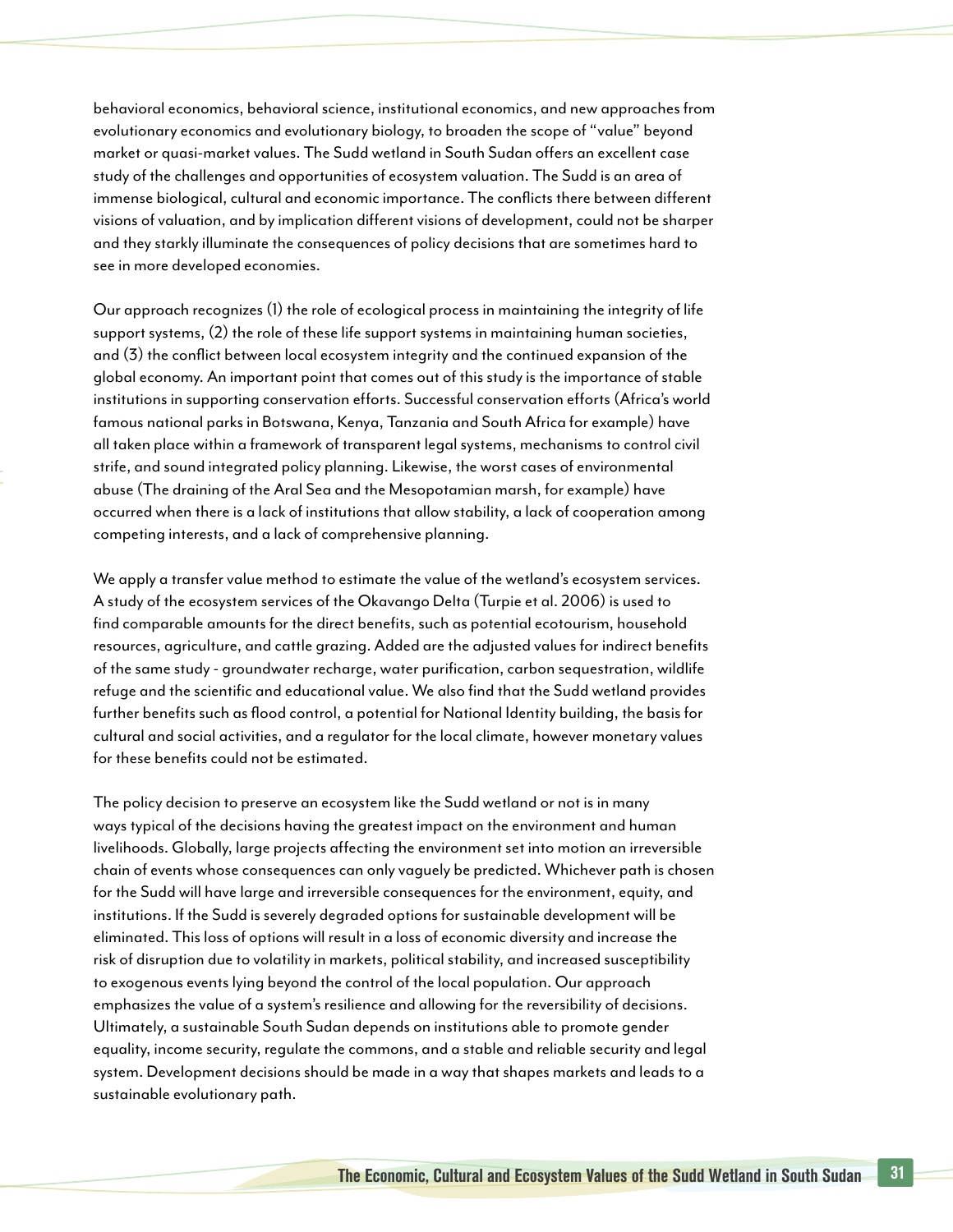### References

Ahmed, A. M. 2008. Post-Jonglei planning in southern Sudan: Combing environment with development. *Environment and Urbanization* 20, 575-586.

Barghouti, S. 2006. *Case Study of the Aral Sea Water and Environmental Management Project.* World Bank Working Paper (Online at: http://documents.worldbank.org/curated/ en/2006/01/7500858/case-study-aral-sea-water-environmental-management-projectindependent-evaluation-world-banks-support-regional-programs)

Burgis, T. 2015. *The Looting Machine*. NewYork: HarperCollins.

Collins, R. 1996. *The Waters of the Nile*. Princeton, NJ: Mark Wiener Publishers.

Dasgupta, P. and K-G. Mäler. 2000. Net national product, wealth and social well-being. *Environment and Development Economics* 5, 69-93.

Dumont, H.J., Ed. 2009. *The Nile: Origins, Environments, Limnology and Human Use.* Monographiae Biologicae, Vol. 89, Springer, 818 pp.

Emerton, L. and I. Mfunda. 1999. Making Wildlife Economically Viable for Communities Living Around the Western Serengeti, Tanzania. *Evaluating Eden Series*, Working Paper No.1

Furniss, C. 2010. Draining Africa's Eden. *Geographical* 82(4).

Geist, V. 1994. Wildlife conservation as wealth. *Nature* 368, 491-492 (17 April).

Gordon, D.M. 2007. Connections Control without hierarchy. *Nature* 446(7132), 143.

Gowdy, J. 1997. The value of biodiversity: Markets, society, and ecosystems. *Land Economics*  73(1), 25-41.

Gowdy, J. and L. Krall. 2015. The economic origins of ultrasociality. *Behavioral and Brain Sciences*. In press.

Howell, P., M. Lock, and S. Cobb.1988. *The Jonglei Canal: Impact and Opportunity.* Cambridge Studies in Applied Ecology and Resource Management. Cambridge, UK: Cambridge University Press.

Jacobsen, T., A. MacDonald, and H. Enggrob. 2005. Okavango Delta Management Plan, *Hydrology and Water Resources, Integrated Hydrologic Model, Technical report.* Horsholm, Denmark: DHI Water and Environment.

Kahn, A. 1966. The tyranny of small decisions: market failures, imperfections, and the limits of economics. *Kyklos* 19, 23-47.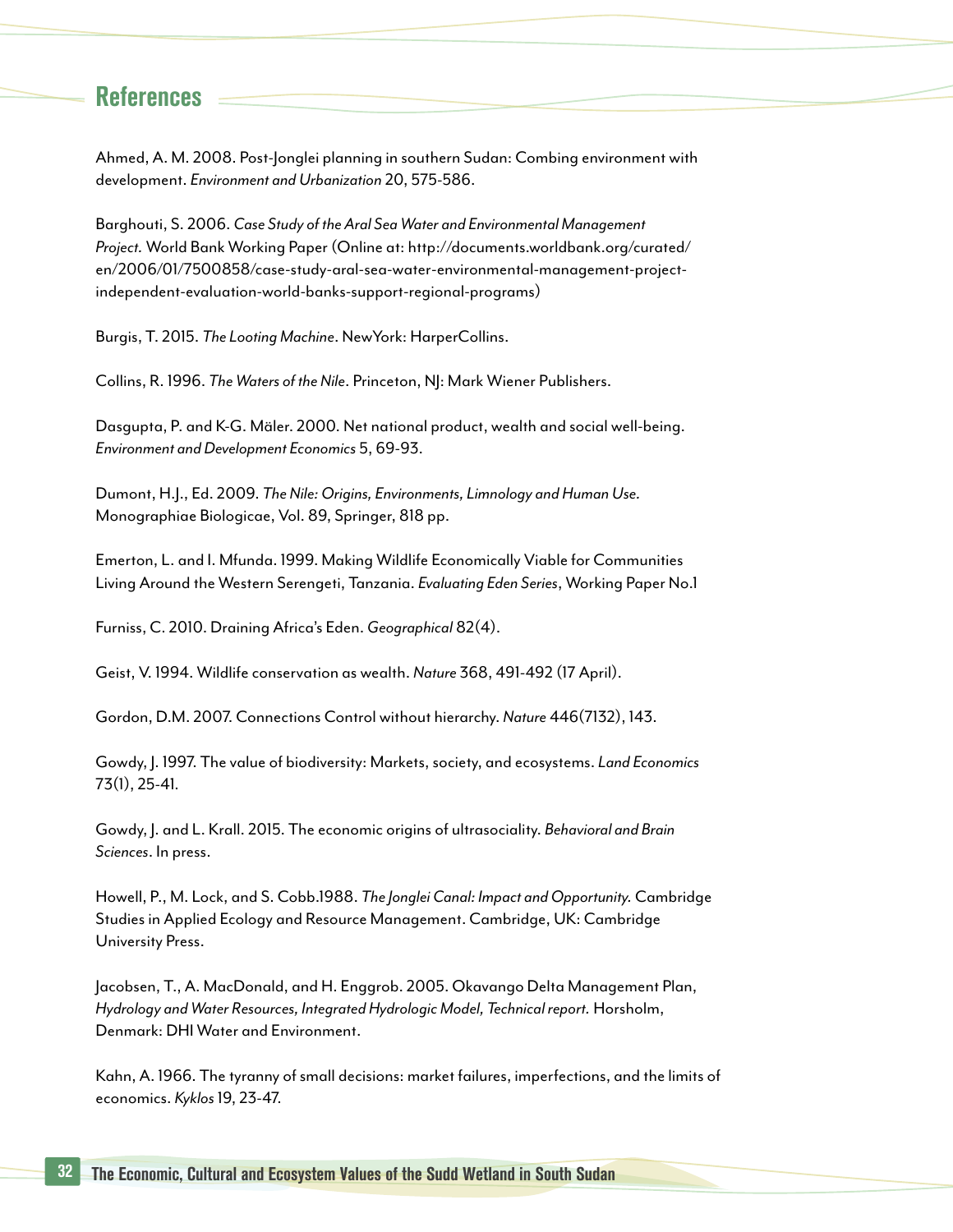Keys, P. 2011. Egypt's Jonglei Canal Gambit. http://watersecurity.wordpress. com//2011/03/30/egypts-jonglei-canal-gambit/

Keys, P. W., van der Ent, R. J., Gordon, L. J., Hoff, H., Nikoli, R., and Savenije, H. H. G. 2012. Analyzing precipitationsheds to understand the vulnerability of rainfall dependent regions, Biogeosciences, 9, 733-746.

Lamberts, E. 2009 *The Effects of Jonglei Canal Operation Scenarios on the Sudd Swamps in Southern Sudan.* Masters Thesis, Universiteit Twente, The Netherlands.

Lenton, T.M., H. Held, E. Kriegler, J.W. Hall, W. Lucht, S. Rahmstorf, and H.J. Schellhuber. 2008. Tipping elements in the Earth's climate system. PNAS 105(6), 1786-1793.

Lovell-Hoare, S. and M. Lovell-Hoare. 2013. S*outh Sudan*. London: Brandt Travel Guides.

Marneweck, G.C. 2006. *Environmental Impact Assessment of the Bor Counties' Dyke Rehabilitation Project, South Sudan – Wetland Component*. University of Witwatersrand, South Africa. (In Hassan et al. 2006.)

Martinez-Alier, J. 1995. The environment as a luxury good or "too poor to be green". *Ecological Economics* 13, 1-10.

Mazzucato, M. 2013. *The Entrepreneurial State: Debunking Public vs. Private Sector Myths*. London, UK: Anthem Press.

Mazzucato, M. 2015. Building the Entrepreneurial State – A new Framework for Envisioning and Evaluating a Mission-oriented Public Sector. *Levy Economics Institute Working Paper* No. 824.

Mbawia, J.E. 2002.Wildlife Resource Utilization at Moremi Game Reserve and Khwai Community Area in the Okavango Delta, Botswana. *Journal of Environmental Management*  77(2), 144-156.

Micklin, P. 2007. The Aral Sea Disaster. *Annual Review of Earth and Planetary Sciences,* 35, 47- 72.

Millennium Ecosystem Assessment (MEA). 2005. *Ecosystems and Human Well-being: Synthesis*. Island Press, Washington, DC.

Mungatana, E. and E. Muchapondwa. 2012. *Case study on the economic valuation of ecosystem services in southern Sudan.* UNEP, Nairobi, April 30.

Odum, W. 1982. Environmental Degradation and the Tyranny of Small Decisions. *BioScience*  32(9), 728-729.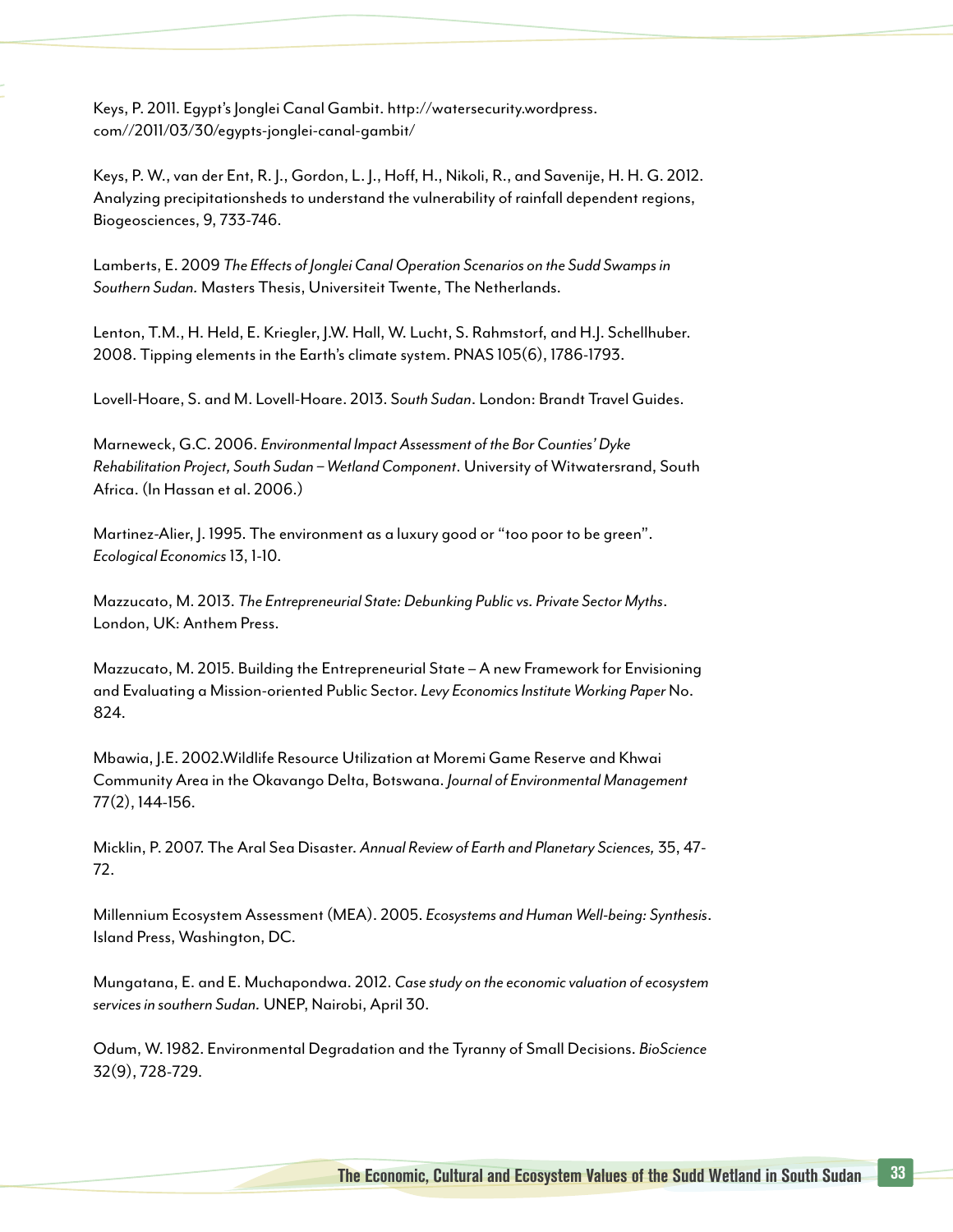Partow, H. 2001. *The Mesopotamian Marshlands: Demise of an Ecosystem.* Early Warning and Assessment Technical Report. UNEP, Nairobi,

Patey, L. A. 2010. Crude Days Ahead? Oil and the resource curse in Sudan. *African Affairs*  109/437, 617-636.

Polanyi, K. 1944. *The Great Transformation*. New York: Farrar & Rinehart.

Sachs, J. and A. Warner. 1995. Natural resource abundance and economic growth. *National Bureau of Economic Research*, Cambridge MA, working paper number 5398.

Schuyt, K., and L. Brander. 2004. *The Economic Values of the World's Wetlands*. Gland/ Amsterdam: WWF.

Southern Sudan Centre for Census, Statistics and Evaluation. 2010. *Statistical Yearbook for Southern Sudan 2010*. Juba, South Sudan.

Steffen, W. et al. 2004. *Global Change and the Earth System.* Published by the Royal Swedish Academy of Sciences, Stockholm. (Online at: www.igbp.kva.se)

Stiglitz, J.E., A. Sen, and J.-P. Fitoussi. 2012. Report by the Commission on the Measurement of Performance and Social Progress. (Online at: http://www.stiglitz-sen-fitoussi.fr/documents/ rapport\_anglais.pdf)

Templet, P.H. 1999. Energy, diversity and development in economic systems; an empirical analysis. *Ecological Economics* 30(2), 223-233.

Tisdell, C. 2007. The economic importance of wildlife conservation on the Otago peninsula. University of Queensland, Economics, Ecology and the Environment Working paper 114. (Online at: http://purl.umn.edu/55103)

Trevitt, M., A. McVittie, L. Brander, and J. Bishop. 2010. Annex 2.1: Case studies – Cotton and the Aral Sea and timber in China. In TEEB Report for Business.

Turpie, J., J. Barnes, J. Arntzen, B. Nherera, G\_M Lange, B. Buzwani. 2006. *Economic Value of the Okavango Delta, Botswana, and Implications for Management.* The International Union for Conservation of Nature (IUCN).

Udoto, P. 2012. Wildlife as a lifeline to Kenya's economy. *The George Wright Forum* 29, 51-58.

UNESCO. 2014a. World Heritage Site: Serengeti National Park. (Online at: http://whc. unesco.org/en/list/156)

UNESCO. 2014b. World Heritage Site: Okavango Delta. (Online at: http://whc.unesco.org/ en/list/1432)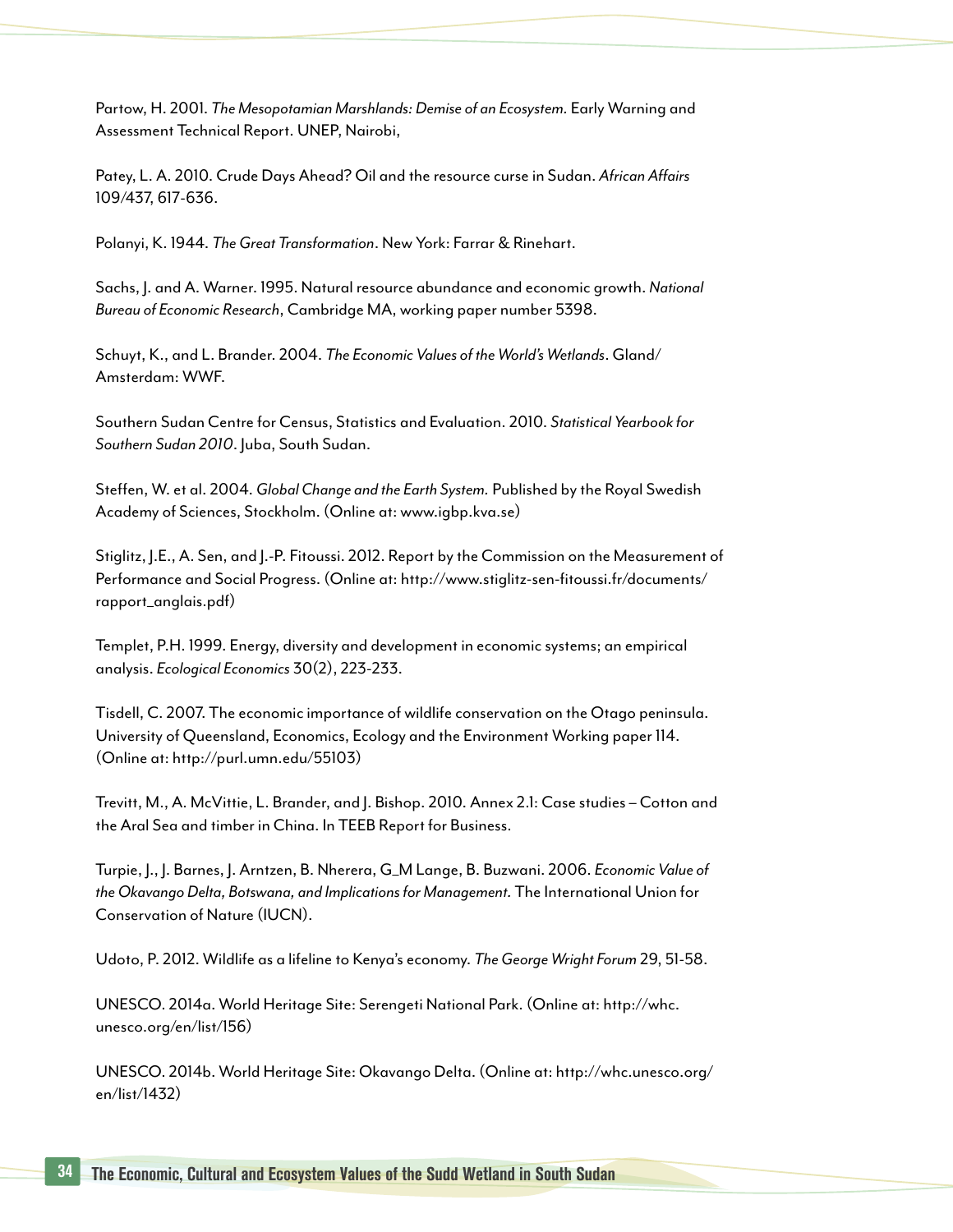Van der Ent, R.J., H.G. Savenije, B. Schaefli, and S.C. Steele-Dunne. 2010. Origin and fate of atmospheric moisture over continents. *Water Resources Research* 46(9).

Vatn, A. 2005. *Institutions and the Environment*. Cheltenham, UK: Edward Elgar Press.

Wahungu, G. 2006. *Environmental Impact Assessment of the South Sudan Bor-Malakal Dyke Reconstruction and Rehabilitation Project - Wildlife Impacts Component.* Moi University Kenya.

WCS (Wildlife Conservation Society). 2007. Massive Herds of Animals found to Still Exist in Southern Sudan. (Online at: http://www.sciencedaily.com/ releases/2007/06/070612130723.htm)

WCS (Wildlife Conservation Society). 2010. Aerial Survey of Wildlife, Livestock, and Human Activity in and around Existing and Proposed Protected Areas of the Republic of South Sudan 2009-2010 – Technical Report No. 4.

Wilson, D.S. and J. Gowdy. 2015. Human ultrasociality and the invisible hand: foundational developments in evolutionary science alter a foundational concept in economics. Journal of Bioeconomics 17(1), 37-52.

WWF. 2015. Saharan flooded grasslands. WWF-Website. (Online at: http://www.worldwildlife.org/ecoregions/at0905)

Yongo-Bure, B. 2007. *Economic Development of Southern Sudan*. Lanham MD: University Press of America.